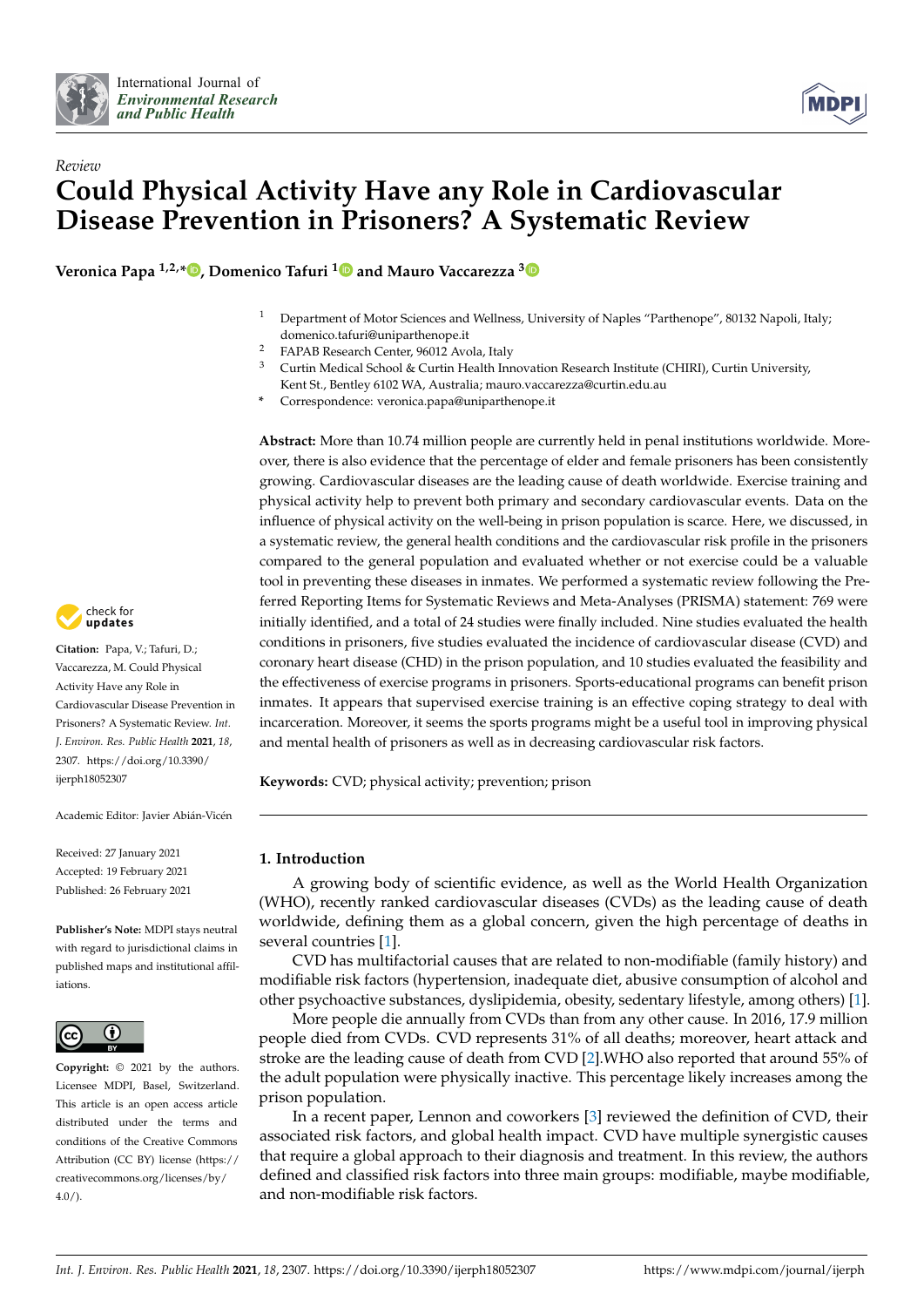Likely, modifiable risk factors include education level and poverty status. Data collected from the prison population in the United States, which leads the world in the number of individuals under correctional supervision, clearly demonstrated that ethnic minority as well as low-income groups have higher risk of incarceration [\[4](#page-15-3)[,5\]](#page-15-4). Moreover, low education level and poverty status might affect frequency of incarceration as well.

Modifiable risk factors include tobacco use, obesity or overweight, sedentary lifestyle, poor diet, and excessive alcohol consumption, which, unfortunately, are common habits in inmates [\[6\]](#page-15-5).

According to Sanchez-Lastra and coworkers [\[7\]](#page-15-6) and previously Arries and Maposa [\[8\]](#page-15-7), incarceration leads to inequalities in disease burden and an increased risk for CVD

Detention seems to be associated with stress, hypertension, and other factors related to the pathogenesis of CVD. Furthermore, according to the same authors, physical inactivity has a higher incidence in prisoners compared to the general population. Additionally, Leuzzi and coworkers recently demonstrated that the prevalence of heart failure approximately doubles with each decade of life; due to dramatic increases in the aging population, the heart failure epidemic will grow significantly in the coming decades [\[9\]](#page-15-8).

It is now well established that high levels of physical activity (PA) are associated with fewer CVD events. The mechanisms underlying this inverse association are still unclear. Recent evidence demonstrated that differences in modifiable cardiovascular risk factors might mediate this effect, significantly modulating inflammatory signaling pathways involved in atherosclerosis. Moreover, exercise training is a potent stimulus that could control and decrease primary and secondary cardiovascular events [\[2,](#page-15-1)[10,](#page-15-9)[11\]](#page-15-10). It is now clear that it is possible to prevent most cardiovascular diseases by addressing behavioral risk factors such as tobacco use, unhealthy diet and obesity, physical inactivity, and harmful alcohol habit using populatio{Citation}n-wide strategies. Concerning the special population examined in our paper, according to the World Prison Population List, in 2018, more than 10.74 million people are held in penal institutions throughout the world. Moreover, according to the National Corrections Reporting Program (USA) [\[12\]](#page-15-11), the percentage of elders (aged 55 or older) and women has been consistently growing and surpassed the number of young adults aged 18 to 24 years old [\[12\]](#page-15-11).

Morris, in 1961, appears to be the first to demonstrate a correlation between PA and the risk of cardiovascular disease [\[13\]](#page-15-12). Since then, many studies have evaluated and confirmed the inverse association between exercises and CVD, further demonstrating that PA reduces CVD risk [\[14,](#page-15-13)[15\]](#page-15-14).

However, how PA decreases CVD risk is not well understood [\[16\]](#page-15-15). Tinken and coworkers [\[10\]](#page-15-9) were the first to investigate the protective effects of vascular remodeling during exercise in healthy subjects. They demonstrated that shear stress and vascular remodeling played a crucial role in the benefits of exercise in CVD. Atherosclerosis and inflammation seem to be the cross-talking pathways between the two diseases [\[17\]](#page-15-16), the shear stress and the remodeling of vascular endothelium being the common process both in CVD and inflammation.

So far, many studies have reported a significant inverse association of PA with mortality and CVD morbidity. Mora and coworkers in 2007 [\[14\]](#page-15-13) analyzed the baseline levels of hemoglobin, lipids, creatinine, and inflammatory/hemostatic biomarkers of 27,055 healthy women. They also evaluated women's self-reported PA, weight, height, hypertension, and diabetes and further demonstrated that CVD's risk decreased linearly with higher PA levels. In particular, inflammatory/hemostatic biomarkers seemed to have higher relevance to lower risk (32.6%), followed by blood pressure (27.1%).

The regular physical exercise decreased risk of developing a chronic illness (such as cardiovascular disease, osteoarthritis, diabetes, and depression) and premature death. Exercise's beneficial effect is associated with increased physical fitness, muscular strength, and decreased adiposity [\[16\]](#page-15-15).

In 2012, Li and Siegrist [\[18\]](#page-15-17), in a systematic review and meta-analysis, analyzed the correlations between PA and cardiovascular risks. The authors analyzed occupational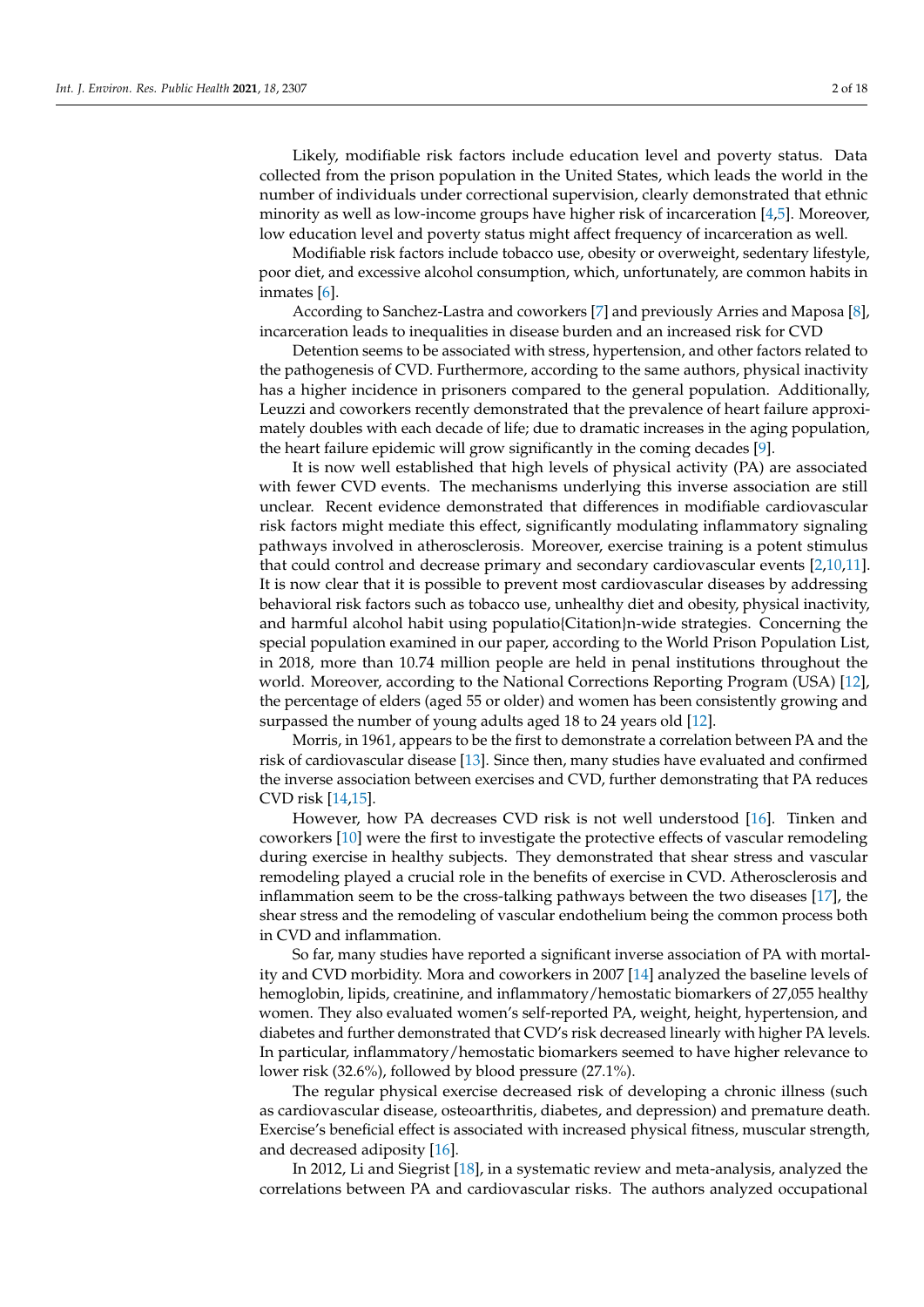PA and leisure time PA and distinguished coronary heart disease (CHD) and stroke, respectively. Their results suggested that high level of leisure time physical activity has a beneficial effect on cardiovascular health by reducing the overall risk of incident CHD and stroke among men and women by 20 to 30 percent, while moderate level of occupational physical activity might reduce 10 to 20 percent risk of CVD.

Prisoners, both younger and older, reported musculoskeletal problems, probably caused by physical inactivity. Over the past two decades, national and international guidelines recommend PA's practice in a non-specific manner but preferably recommended if carried out as a sport to reduce musculoskeletal problems (such as back pain) related to physical inactivity [\[18–](#page-15-17)[20\]](#page-15-18). Moreover, the positive relationship of exercise with psychological well-being has also been established [\[21](#page-15-19)[,22\]](#page-15-20). Of note, Cashin and coworkers [\[23\]](#page-15-21) proposed that muscle atrophy might be associated with physical inactivity and many other chronic illnesses, and therefore increasing and strengthening muscle might have protective effects in chronic diseases and cognitive decline.

In 2012, Gersh et al. [\[24\]](#page-15-22) were the first to quantify the dose-response relation between PA and coronary heart disease (CHD) risk: they performed a meta-analysis of cohort studies investigating PA and primary prevention of CHD, published in English since 1995. In accordance with the international guideline, the authors demonstrated that people who met the basic US physical activity guideline had a 14% lower risk of CHD than those with no leisure-time PA. Furthermore, people who met the advanced guidelines had a 20% lower risk of CHD. They also reported a lower relative risk among physically active persons below the basic guideline. Gersh and coworkers supported the guideline's assertion that some PA is better than none.

Interestingly, they observed significant sex/gender-related differences in cardiovascular disease; PA's dose-response effect is such that CHD's association seems stronger in women than in men.

More recently, in a systematic review and meta-analysis, Lin and colleagues demonstrated that exercise training improved cardiorespiratory and cardio-metabolic biomarkers, including lipid metabolism, insulin resistance, and systemic hemostasis/inflammation [\[25\]](#page-15-23).

Although it is now well established that regular PA yields significant health benefits, current guidelines on physical activity mainly target middle-aged adults. There is less evidence demonstrating the effectiveness of physical activity in increasing cardiovascular health in older adults. In a recent paper, Lachman and coworkers [\[26\]](#page-15-24) compared the association between PA and CVD risk levels in middle-aged to elderly individuals. They analyzed 24,502 study participants aged 39–79 years from the EPIC Norfolk prospective population study. They demonstrated that the inverse association between PA and CVD risk was significant in the elderly and comparable with middle-aged individuals. In addition, they also observed that modest levels of PA granted some benefits in terms of CVD risk, compared to being completely inactive.

Recent findings also indicated that mental disorders might share a CVD relationship, particularly CHD [\[27,](#page-15-25)[28\]](#page-16-0).

According to Walker and coworkers, who in a recent study analyzed the mortality rates in mental disorders, up to 14.3% of all deaths worldwide (approximately eight million) each year might be linked to mental disorders [\[29\]](#page-16-1).

Prisoners' most frequent conditions with higher levels than the general population are mental illness, depression, infectious diseases, and other non-communicable diseases potentially involved in CVD such as hypertension, diabetes, and musculoskeletal problems [\[30\]](#page-16-2). Of note, the incidence of these diseases is usually higher in the prison population in comparison to the general population [\[30\]](#page-16-2).

In terms of the general population, more than 300 million people suffer from depression worldwide. Therefore, it is likely that this disease might become one of the leading causes of disability worldwide by the next ten years [\[31](#page-16-3)[,32\]](#page-16-4).

The connection between the two pathologies is in terms of etiology and biological, psychological, and genetic mechanisms: patients with CHD frequently suffer from depres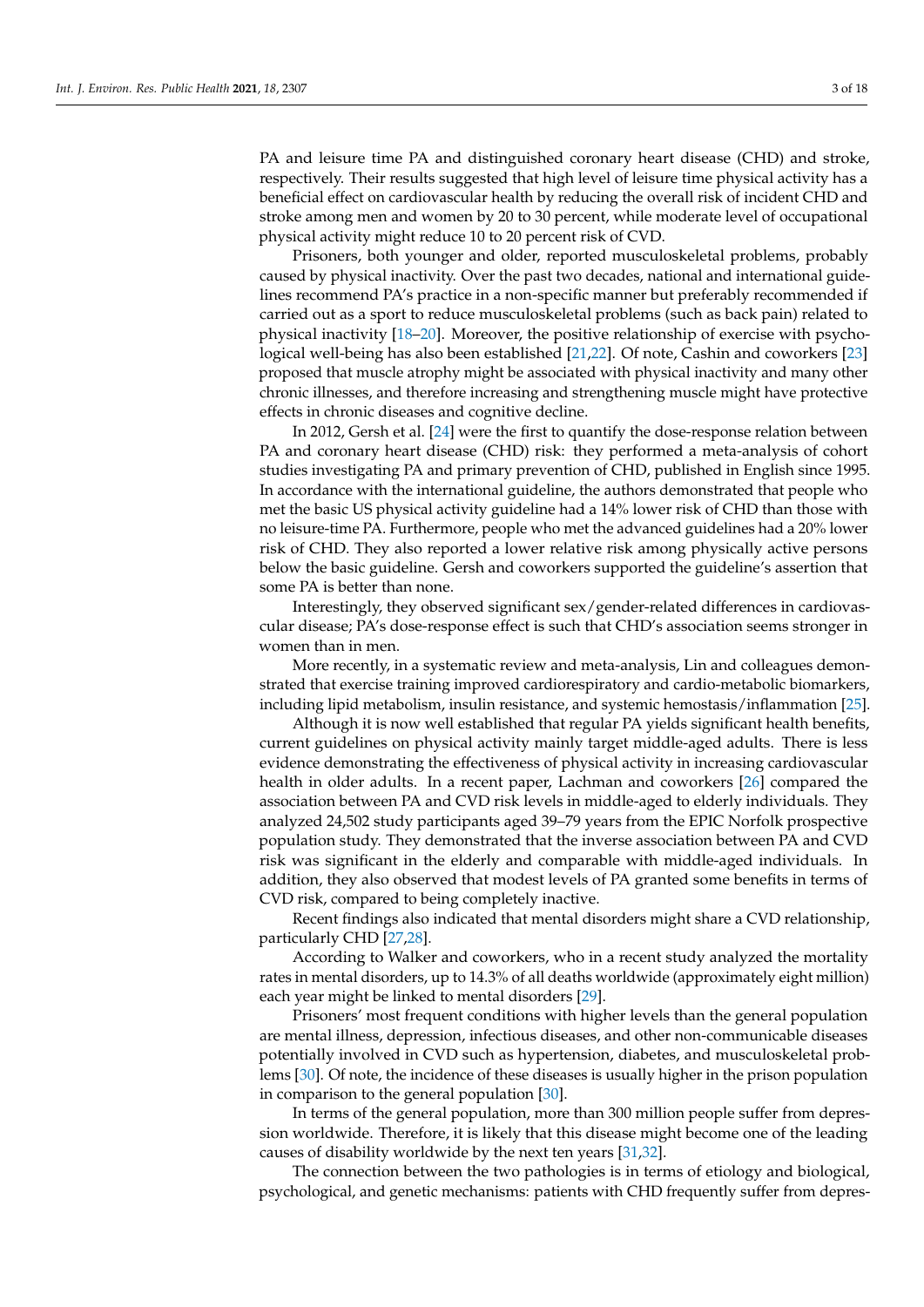sion and other mental illness; conversely, these mental disorders might correlate with a substantial increase in cardiovascular morbidity and mortality [\[28\]](#page-16-0). Although the association between depression and CVD has been extensively studied in patients suffering from existing CHD [\[31\]](#page-16-3), the inverse relationship between them is now well established [\[33](#page-16-5)[–35\]](#page-16-6).

Mental illness and infectious diseases are the most typical conditions in prisoners; nevertheless, the risk of CVD increases more in inmates and prisoners than in the general population because of their unhealthy behaviors such as tobacco smoking, alcohol and drug use, high sugar diets, and physical inactivity that are likely to rise during imprisonment [\[6,](#page-15-5)[36,](#page-16-7)[37\]](#page-16-8).

Data on the influence of PA on the well-being and quality of life in prison are scarce. Sports-educational programs have a beneficial effect on prison inmates regarding social development. Moreover, we do not know if PA and this socio-pedagogical function have the same potential in improving health parameters and deferring CVD in prisoners. Moreover, we review the health conditions in the prison's population, the incidence of CVD and CHD, and whether or not exercise could be a valuable tool in the prevention of these diseases in prisoners.

### **2. Methods**

To achieve the manuscript aims, we performed a systematic review following the Preferred Reporting Items for Systematic Reviews and Meta-Analyses (PRISMA). The search strategy was performed between July and December, 2020. The terms searched were (exercise) AND (jail OR prison OR prisoners OR inmate) as well as (CVD) AND (jail OR prison OR prisoners OR inmate). We selected only articles published in English and peer-reviewed journals and researched PubMed, Biomed Central, and Scopus. The inclusion criteria were any type of study focused on health and cardiovascular condition in prisoners, the effect of exercise in the prison population, and its association with any type of cardiovascular disease. To give high reliability to the data acquired, we preferred citations within the past ten years (2010–2020) but did not exclude often referenced, highly regarded older publications. We searched the reference lists of articles identified by this search strategy and selected additional publications that we deemed relevant. A total of 769 were initially identified. After duplicates removal, a total of 681 records were further processed. Title and keywords were used to identify or exclude records. Twenty-four studies were finally included (see Figure [1](#page-4-0) for further details). For all articles, we analyzed abstracts and the full reference list. We decided to include only articles whose abstract unequivocally discusses the topic. The records included in the present study are listed in Table [1.](#page-5-0) All the authors agreed on the final number of studies included.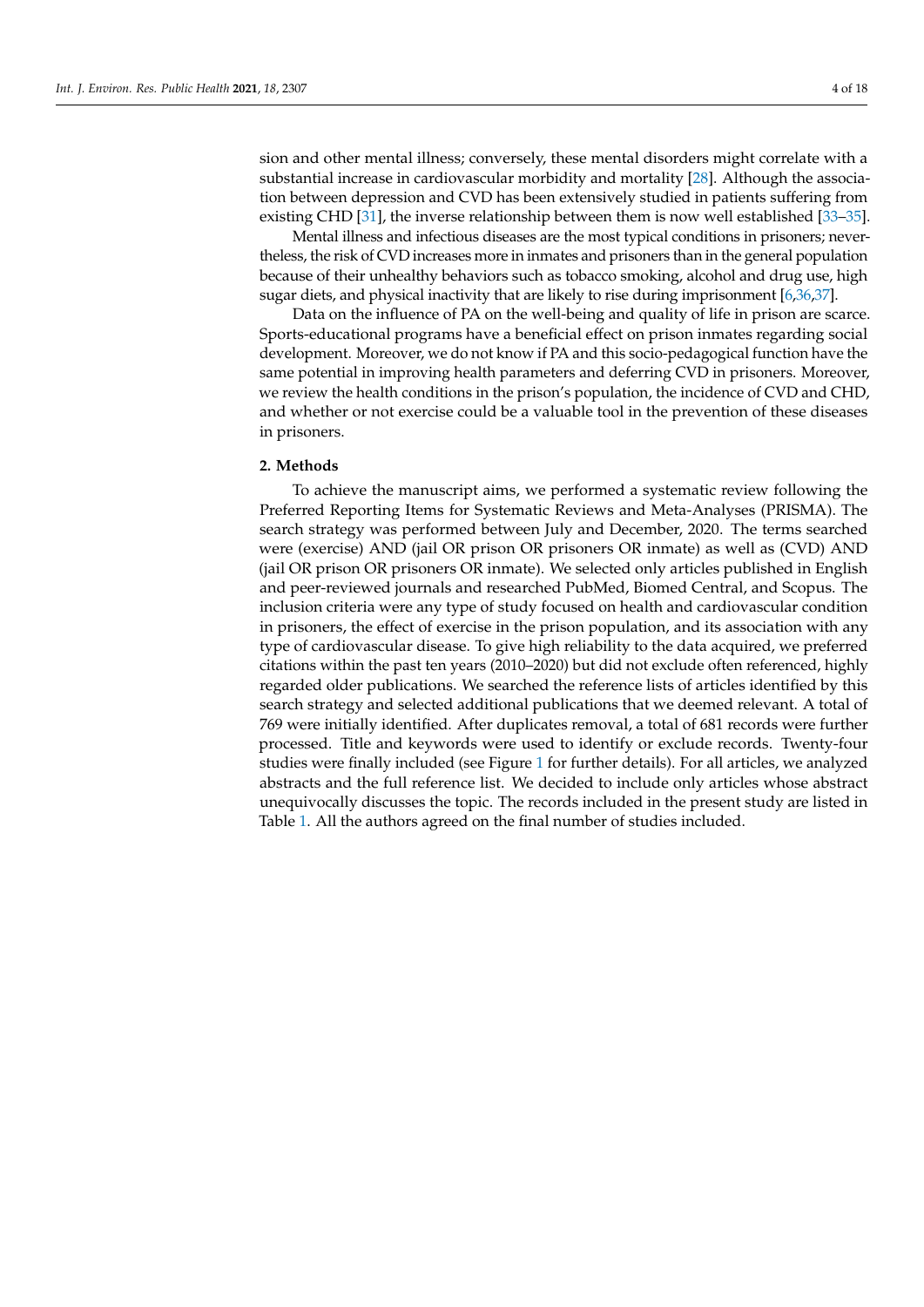<span id="page-4-0"></span>

Figure 1. Flowchart of the reporting items for the systematic reviews (adapted the preferred reporting items for systematic reviews (PRISMA) statement**.** reviews (PRISMA) statement.

Table 1. Summary table of the studies included in the present systematic literature review and narrative description.

| <b>Study Details</b>                                                       | <b>Study Design</b> | <b>Target Group</b>       | Topic                       |
|----------------------------------------------------------------------------|---------------------|---------------------------|-----------------------------|
| Hachbardt et al., Cardiovasc Prev<br>2020 [1]                              | Research article    | Female prisoners          | CVD in prison               |
| Wang et al., Journal of the American<br>College of Cardiology 2017 [5]     | Review              | Old prisoners             | CVD in prison               |
| Fazel and Baillargeon, The Lancet<br>$2011$ [6]                            | Review              | General prison population | Prisoners health conditions |
| Sanchez-Lastra et al., Journal of<br>Physical Activity and Health 2019 [7] | Systematic review   | General prison population | PA in prison                |
| Battaglia et al., Crim Behav Ment<br>Health 2015 [21]                      | Research article    | General prison population | PA in prison                |
| Mannocci et al., European Journal of<br>Public Health 2018 [22]            | Research article    | General prison population | PA in prison                |
| Cashin et al., Psychiatric and Mental<br>Health Nursing 2008 [23]          | Research article    | General prison population | PA in prison                |
| Heidari et al., Br Dent J 2014 [30]                                        | Review              | Male prisoners            | Prisoners health conditions |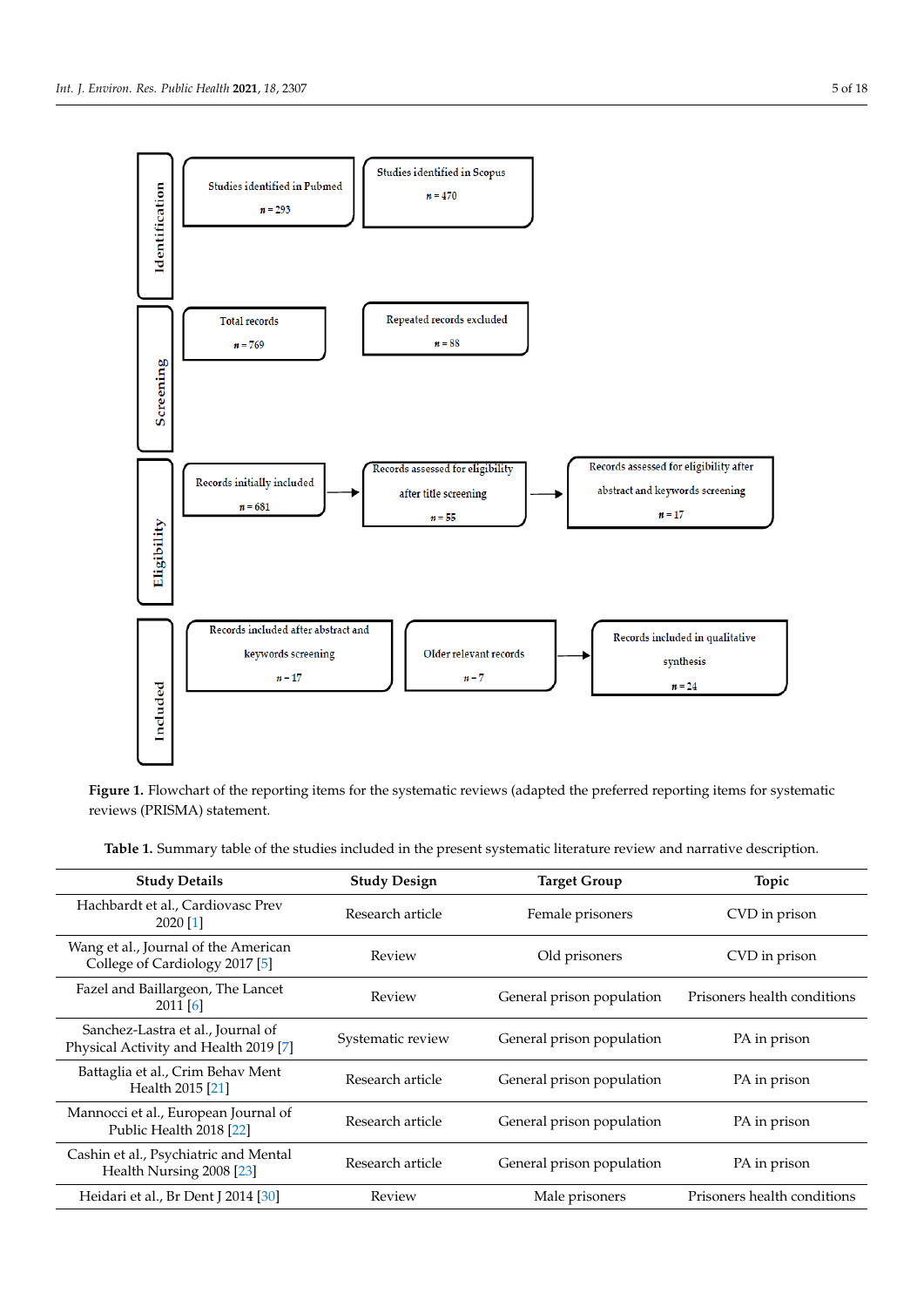<span id="page-5-0"></span>**Study Details** Williams et al., J Am Geriatr Soc 2012 [\[36\]](#page-16-7)

| Table 1. Cont.               |                           |                             |
|------------------------------|---------------------------|-----------------------------|
| <b>Study Design</b>          | <b>Target Group</b>       | Topic                       |
| Review                       | Old prisoners             | Prisoners health conditions |
| Systematic review            | General prison population | Prisoners health conditions |
| Review                       | General prison population | Prisoners health conditions |
| Research article             | General prison population | Prisoners health conditions |
| Research article             | General prison population | Prisoners health conditions |
| Contanta di concelezzo del 1 |                           |                             |

#### Fazel and Danesh, The Lancet 2002 [\[38\]](#page-16-9) Condon et al., J Clin Nurs 2007 [\[39\]](#page-16-10) Wilper et al., Am J Public Health 2009 [\[40\]](#page-16-11) Butler et al., Australian and New Zealand Journal of Public Health 2004 [\[41\]](#page-16-12) Munday et al., Age and Ageing 2019 [\[42\]](#page-16-13) Systematic review and emant review and **Old prisoners** Prisoners **Prisoners** health conditions meta-analysis Packham et al., BMJ Open 2020 [\[43\]](#page-16-14) Research article Male prisoners CVD in prison Greene et al., Health Justice 2018 [\[44\]](#page-16-15) Research article Cld prisoners Prisoners health conditions Fazel, Age and Ageing 2001[\[45\]](#page-16-16) Research article CND in prisoners CVD in prison Plugge et al., Health Promotion International 2009 [\[46\]](#page-16-17) Research article Female prisoners CVD in prison Amtmann and Kukay, Journal of Correctional Health Care 2016 [\[47\]](#page-16-18) Research article Young prisoners PA in prison Bueno-Antequera et al., Clin Rehabil 2019 [\[48\]](#page-16-19) Research article Male prisoners PA in prison Mohan et al., The Journal of Cardiovascular Nursing. 2018 [\[49\]](#page-16-20) Systematic review General prison population PA in prison Sfendla et al., Front. Psychiatry 2018 [\[50\]](#page-16-21) Research article General prison population PA in prison Wangmo et al., J Correct Health Care 2018 [\[51\]](#page-16-22) Review Old prisoners PA in prison Legrand et al., Anxiety, Stress, & Coping 2020 [\[52\]](#page-16-23) Research article General prison population PA in prison

## **3. Results**

According to the inclusion criteria, we screened 24 records. The records included in this study are listed in Table [1.](#page-5-0) We classified the studies according to the topic analyzed: health conditions in prisons, CVD and prisoners, and exercise in prisoners. Nine studies evaluated the health conditions in prisoners; five studies evaluated the incidence of CVD and CHD in the prison population. Finally, ten studies evaluated the feasibility and the effectiveness of exercise programs in prisoners. The main results in the studies analyzed are summarized in Tables [2](#page-7-0)[–4,](#page-9-0) respectively. The three main topics are discussed below.

**Table 2.** Summary of findings of the nine studies evaluating the health conditions in prisoners.

| <b>Study Details</b>                          | <b>Study Design</b> | <b>Target Group</b>       | <b>Summary of Findings</b>                                                                                                                                                                                                                                                           |
|-----------------------------------------------|---------------------|---------------------------|--------------------------------------------------------------------------------------------------------------------------------------------------------------------------------------------------------------------------------------------------------------------------------------|
| Fazel and Baillargeon,<br>The Lancet 2011 [6] | Review              | General prison population | The authors discussed the prevalence and risk<br>factors for some of the major physical and<br>psychiatric diseases in prisoners. They<br>highlighted that women, prisoners aged<br>55 years or older, and juveniles present higher<br>rates of many disorders than other prisoners. |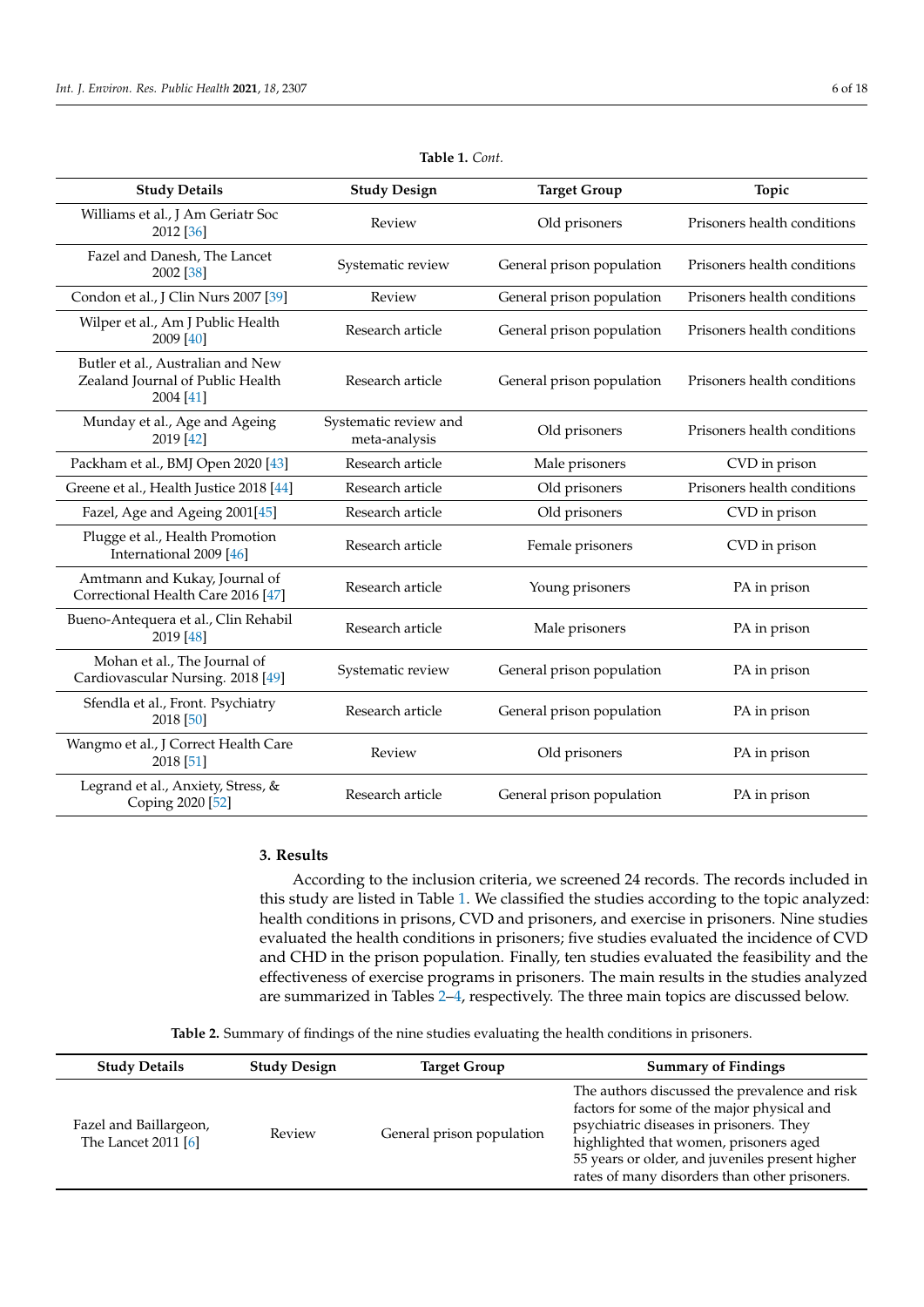| <b>Study Details</b>                                                                  | <b>Study Design</b> | <b>Target Group</b>                                                                                                                                                              | <b>Summary of Findings</b>                                                                                                                                                                                                                                                                                                                                                                                                                                                                                                                |
|---------------------------------------------------------------------------------------|---------------------|----------------------------------------------------------------------------------------------------------------------------------------------------------------------------------|-------------------------------------------------------------------------------------------------------------------------------------------------------------------------------------------------------------------------------------------------------------------------------------------------------------------------------------------------------------------------------------------------------------------------------------------------------------------------------------------------------------------------------------------|
| Heidari et al., Br Dent J<br>2014 [30]                                                | Review              | Male prisoners                                                                                                                                                                   | The authors offered an overview of the general<br>and oral health status of male prisoners. They<br>established that the prison population is<br>relatively young; however, their health status<br>is worse than the general population matched<br>by age. Factors such as smoking, abuse of<br>alcohol or drugs, mental health, and medical<br>comorbidities contribute to this poor<br>health status.                                                                                                                                   |
| Williams et al., J Am<br>Geriatr Soc 2012 [36]                                        | Review              | Old prisoners                                                                                                                                                                    | The authors provided an overview of aging in<br>the criminal justice system and described how<br>geriatric care models could be adapted to<br>address the mounting older prisoner<br>healthcare crisis.                                                                                                                                                                                                                                                                                                                                   |
| Fazel and Danesh, The<br>Lancet 2002 [38]                                             | Systematic Review   | General prison population                                                                                                                                                        | The authors provided a systematic review of<br>surveys on SMI in general prison populations<br>in Western countries. Their results suggest that<br>about 14% in Western countries have SMI, and<br>about 50% of male prisoners and about 20% of<br>female prisoners have antisocial<br>personality disorders.                                                                                                                                                                                                                             |
| Condon et al., J Clin<br>Nurs 2007 [39]                                               | Review              | General prison population                                                                                                                                                        | The authors reviewed the primary healthcare<br>needs of prisoners in England and Wales. They<br>established that the prison population's health<br>needs are much greater than those of the<br>general population. Prisoners have a higher<br>incidence of SMI and long-standing physical<br>illnesses and disabilities.                                                                                                                                                                                                                  |
| Wilper et al., Am J<br>Public Health 2009 [40]                                        | Research article    | The data analyzed were from<br>the 2004 Survey of Inmates in<br>State and Federal Correctional<br>Facilities (SISFCF) and the<br>2002 Survey of Inmates in<br>Local Jails (SILJ) | The authors analyzed the prevalence of chronic<br>illnesses, including mental illness and CVD, in<br>US inmates. Among inmates in federal prisons,<br>state prisons, and local jails, 38.5%, 42.8%, and<br>38.7%, respectively, suffered from a chronic<br>medical condition. Among prisoners reporting<br>a psychiatric disorder, almost 60% were on a<br>psychiatric medication after admission,<br>whereas 30% suffered from hypertension, and<br>4% reported prior myocardial infarction.                                             |
| Butler et al., Australian<br>and New Zealand<br>Journal of Public Health<br>2004 [41] | Research article    | 747 men and 167 women in 29<br>(27 male and two female)<br>correctional centres                                                                                                  | The authors described the physical health of<br>the New South Wales prisoner population.<br>Despite the comparatively young population,<br>81% of women and 65% of men had at least<br>one chronic health condition; 41% of men and<br>59% of women reported multiple health<br>problems. Moreover, chronic conditions were<br>more prevalent among women prisoners: 37%<br>of women and 28% of men rated their health as<br>either "poor" or "fair" compared to 16% of<br>women and 15% of men in the general NSW<br>general population. |

# **Table 2.** *Cont.*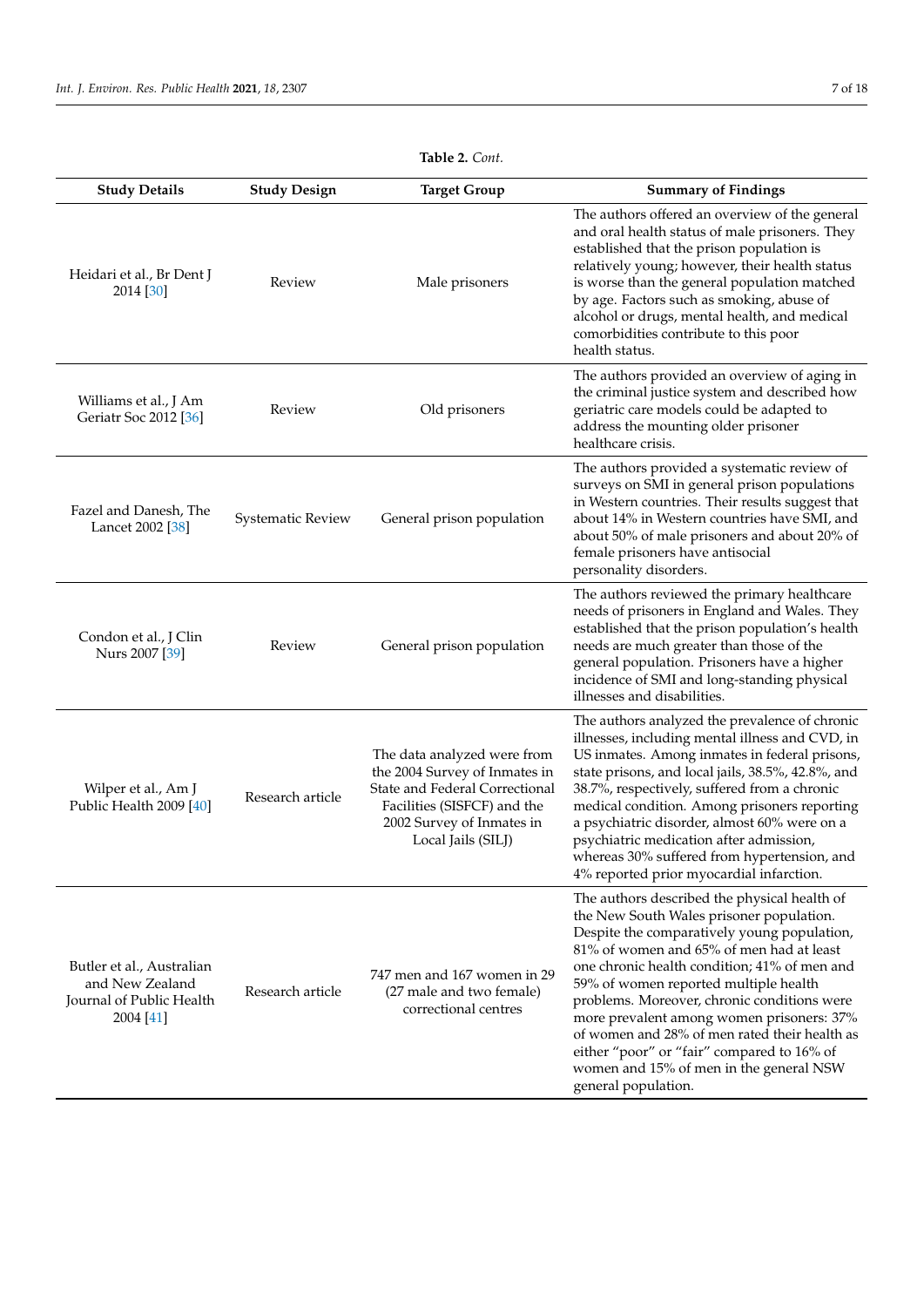<span id="page-7-0"></span>

| <b>Study Details</b>                                              | <b>Study Design</b>                    | <b>Target Group</b>                                                                                                                          | <b>Summary of Findings</b>                                                                                                                                                                                                                                                                                                                                                                                                                                                                                                                |
|-------------------------------------------------------------------|----------------------------------------|----------------------------------------------------------------------------------------------------------------------------------------------|-------------------------------------------------------------------------------------------------------------------------------------------------------------------------------------------------------------------------------------------------------------------------------------------------------------------------------------------------------------------------------------------------------------------------------------------------------------------------------------------------------------------------------------------|
| Munday2/26/2021<br>2:33:00 PM et al., Age<br>and Ageing 2019 [42] | Systematic review<br>and meta-analysis | Old prisoners                                                                                                                                | The author studied the prevalence of the<br>non-communicable disease in older people in<br>prison. Their analysis provided data on 28<br>NCDs in 93,862 individuals from prisons in 11<br>countries. Prisoners over 50 years of age<br>experienced a higher burden of NCD than<br>younger prison and age-matched community<br>peers. Lifestyle, environmental, and societal<br>factors influence health inequality. Pooled<br>prevalence for the most significant NCDs was:<br>cancer 8%, CVD 38%, hypertension 39%, and<br>diabetes 14%. |
| Greene et al., Health<br>Justice 2018 [44]                        | Research article                       | The study compared 238 older<br>jail inmates age 55 or older to<br>6871 older adults in the<br>national Health and<br>Retirement Study (HRS) | All geriatric conditions were significantly more<br>common in jail-based participants than in HRS<br>participants. Moreover, geriatric conditions are<br>prevalent in older adults in jail at significantly<br>younger ages than those non-incarcerated.                                                                                                                                                                                                                                                                                  |

**Table 2.** *Cont.*

**Table 3.** Summary of the finding of the five studies evaluating the incidence of CVD and CHD in the prison population.

| <b>Study Details</b>                                                       | <b>Study Design</b> | <b>Target Group</b>                                                                                                                                                                    | <b>Summary of Findings</b>                                                                                                                                                                                                                                                                                                                                                                                                                                                                                                                            |
|----------------------------------------------------------------------------|---------------------|----------------------------------------------------------------------------------------------------------------------------------------------------------------------------------------|-------------------------------------------------------------------------------------------------------------------------------------------------------------------------------------------------------------------------------------------------------------------------------------------------------------------------------------------------------------------------------------------------------------------------------------------------------------------------------------------------------------------------------------------------------|
| Hachbardt et al.,<br>Cardiovasc Prev 2020 [1]                              | Research article    | 120 female prisoners                                                                                                                                                                   | The authors evaluated the cardiovascular risk in<br>incarcerated women from a public prison in<br>Brazil. Participants included in the study<br>initially presented a low cardiovascular risk.<br>Nevertheless, the analysis of the anthropometric<br>features revealed an increasing trend in the<br>CV risk.                                                                                                                                                                                                                                        |
| Wang et al., Journal of<br>the American College of<br>Cardiology 2017 [43] | Review              | Old prisoners                                                                                                                                                                          | The authors reviewed the current status of<br>cardiovascular health of justice-involved<br>populations and established that general risk<br>factors in addition to incarceration-specific<br>factors (exposure to the prison environment,<br>poor diet, or lack of exercise) might increase the<br>risk of CVD.                                                                                                                                                                                                                                       |
| Packham et al., BMJ<br>Open 2020 [43]                                      | Research article    | Male prisoners in 13 prisons.<br>All prisoners eligible for the<br>NHS Healthcheck Program in<br>prison settings were initially<br>enrolled. 1207 prisoners<br>completed a Healthcheck | The authors analyzed the cardiovascular risk<br>profiles in male prisoners in six UK prisons:<br>1207 prisoners completed a Healthcheck<br>Program, and of those, 12.1% had new<br>significant CVD comorbidity. CVD risk was<br>similar to community levels, but this population<br>was 10 years younger. Moreover, the authors<br>determined high rates of anxiety and depression<br>in this cohort.                                                                                                                                                 |
| Fazel, Age and Ageing<br>2001 [45]                                         | Research article    | Old prisoners aged 60 or older.<br>203 men from 15 prisons                                                                                                                             | The authors investigated the health of men aged<br>60 and over in English and Welsh prisons. They<br>interviewed 203 men from 15 prisons and<br>demonstrated that 85% of the elderly prisoners<br>had one or more major illnesses reported in their<br>medical records; 83% reported at least one<br>chronic illness in the interview. The most<br>common illnesses were psychiatric,<br>cardiovascular, musculoskeletal, and respiratory.<br>Moreover, 35% of the interviewed reported CVD<br>compared to 29% in the community-based<br>elderly men. |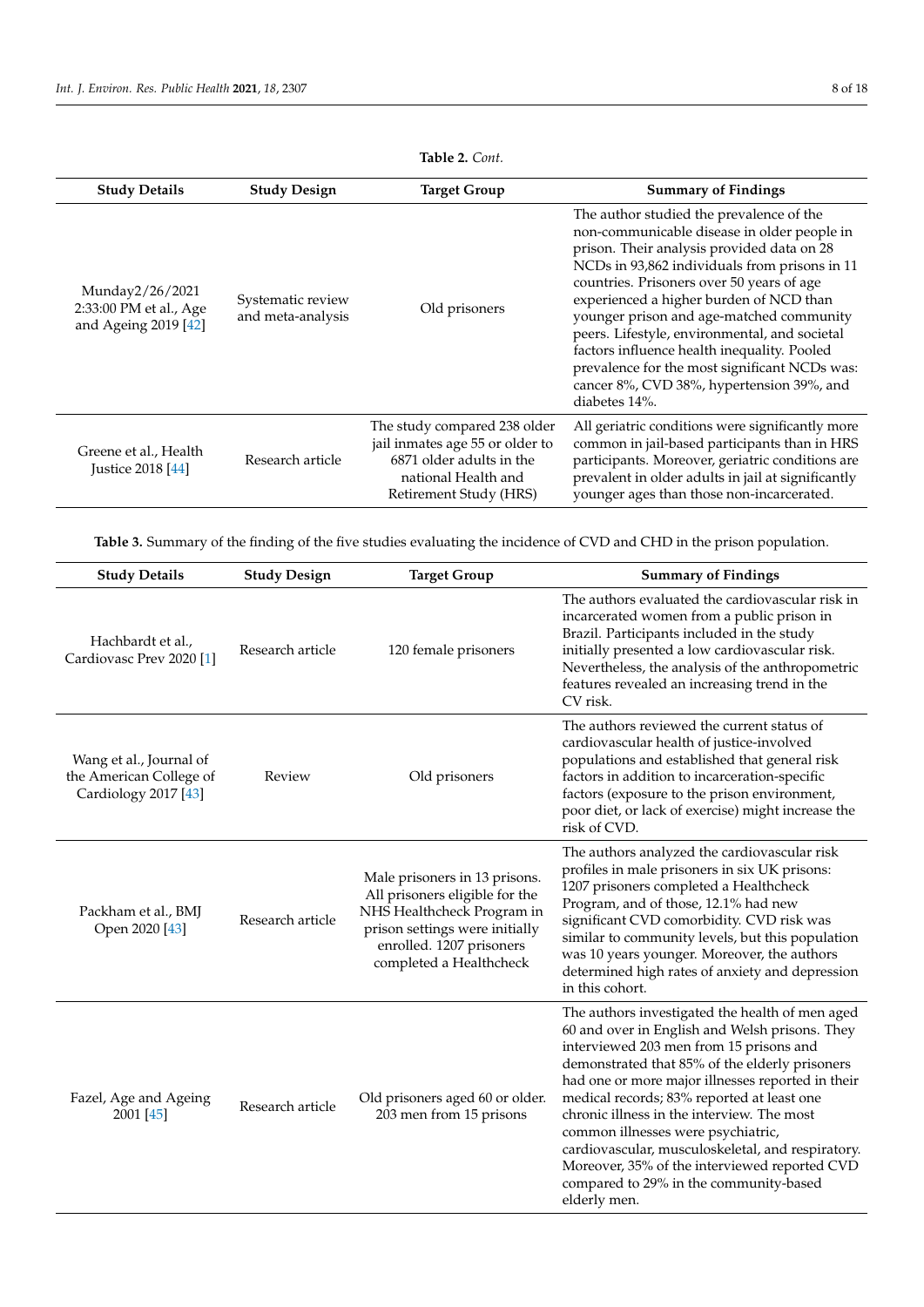| <b>Study Details</b>                                            | <b>Study Design</b> | Target Group                       | <b>Summary of Findings</b>                                                                                                                                                                                                                                                                                                                                                                                                                                                  |
|-----------------------------------------------------------------|---------------------|------------------------------------|-----------------------------------------------------------------------------------------------------------------------------------------------------------------------------------------------------------------------------------------------------------------------------------------------------------------------------------------------------------------------------------------------------------------------------------------------------------------------------|
| Plugge et al., Health<br>Promotion International<br>$2009$ [46] | Research article    | 505 Female prisoners<br>in England | The authors examined the prevalence of five<br>modifiable cardiovascular risk factors in women<br>prisoners on entry to prison and one month after<br>imprisonment. The results showed that women<br>prisoners were at high risk of CVD in the future;<br>85% smoked cigarettes, 87% were insufficiently<br>active, 86% had inadequate food intake or diet<br>habits, and 30% were overweight or obese. After<br>one month, there were few improvements in<br>risk factors. |

**Table 4.** Summary of the finding of the ten studies evaluating the feasibility and the effectiveness of exercise programs in prisoners.

| <b>Study Details</b>                                                          | <b>Study Design</b> | <b>Target Group</b>                                             | <b>Summary of Findings</b>                                                                                                                                                                                                                                                                                                                                                                                                                                                                      |
|-------------------------------------------------------------------------------|---------------------|-----------------------------------------------------------------|-------------------------------------------------------------------------------------------------------------------------------------------------------------------------------------------------------------------------------------------------------------------------------------------------------------------------------------------------------------------------------------------------------------------------------------------------------------------------------------------------|
| Sanchez-Lastra et al.,<br>Journal of Physical Activity<br>and Health 2019 [7] | Systematic Review   | General prison population                                       | The authors analyzed in a systematic review<br>the effectiveness of exercise training programs<br>performed by inmates. A total of 11<br>randomized controlled studies were selected.<br>After the intervention, 10 out of the 11 studies<br>reported significant changes in physical and<br>mental health-related variables.                                                                                                                                                                   |
| Battaglia et al., Crim Behav<br>Ment Health 2015 [21]                         | Research article    | 64 participants; three<br>groups: CRT, HIST and<br>no exercise. | The authors performed a nine-month training<br>program to assess the psychological welfare of<br>64 prisoners. The authors demonstrated that<br>every type of training program significantly<br>reduced depression scale scores compared<br>with those in the control group.                                                                                                                                                                                                                    |
| Mannocci et al., European<br>Journal of Public Health<br>2018 [22]            | Research article    | 636 volunteers enrolled;<br>398 included.                       | In a multicentric cross-sectional study, the<br>authors assessed the association between<br>physical activity and quality among Italian<br>inmates from eight prisons. They established a<br>positive association between the quality of life<br>and the level of physical activity. Moreover, the<br>years of detention and age were important<br>aspects of the overall quality of life assessment.<br>The time spent on exercise positively<br>correlated with age and years spent in prison |
| Cashin et al., Psychiatric<br>and Mental Health Nursing<br>2008 [23]          | Research article    | 914 prisoners, 747 male<br>and 167 female                       | The authors investigated the relationship<br>between the levels of self-reported physical<br>exercise and mental well-being in a cohort of<br>914 prisoners within New South Wales,<br>Australia. A significant inverse relationship<br>between self-reported exercise in minutes per<br>week and hopelessness was identified.                                                                                                                                                                  |
| Amtmann and Kukay,<br>Journal of Correctional<br>Health Care 2016 [47]        | Research article    | 2 male young prisoners<br>ages 16 and 19                        | In a double case study, the authors examined<br>the effects of fitness coaching on two young<br>prisoners. They demonstrated that after an<br>eight-week program, both participants made<br>fitness improvements, and both perceived<br>positive effects on the self-concept and overall<br>sense of well-being from participating in<br>this program.                                                                                                                                          |

# **Table 3.** *Cont.*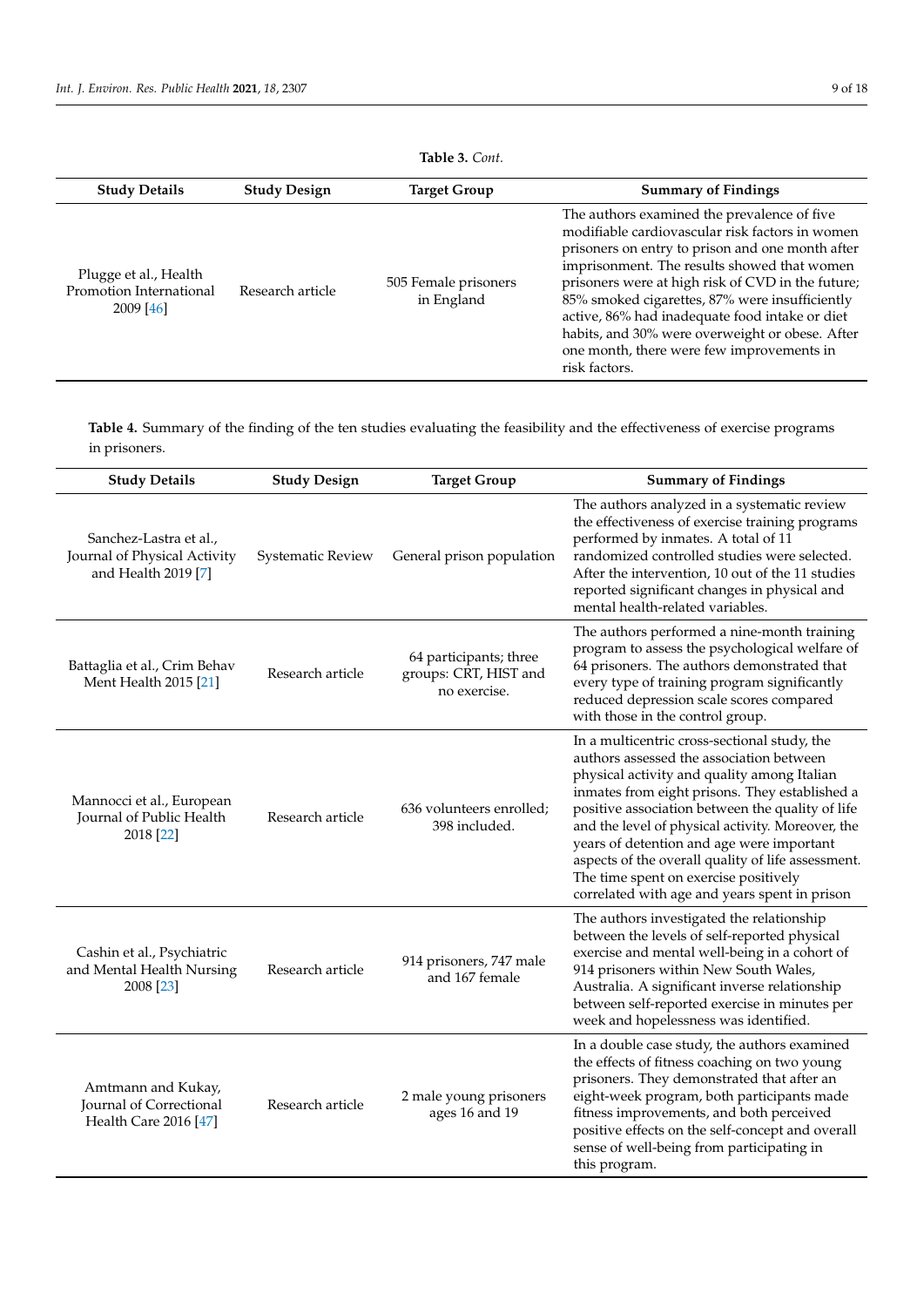<span id="page-9-0"></span>

| <b>Study Details</b>                                                 | <b>Study Design</b>      | <b>Target Group</b>                                                                                                    | <b>Summary of Findings</b>                                                                                                                                                                                                                                                                                                                                                                                                                |
|----------------------------------------------------------------------|--------------------------|------------------------------------------------------------------------------------------------------------------------|-------------------------------------------------------------------------------------------------------------------------------------------------------------------------------------------------------------------------------------------------------------------------------------------------------------------------------------------------------------------------------------------------------------------------------------------|
| Bueno-Antequera et al., Clin<br>Rehabil 2019 [48]                    | Research article         | Male prisoners<br>41 prisoners with<br>psychiatric disorders;<br>intervention group = $21$ ;<br>control group $= 20$ . | The authors evaluated the feasibility and<br>effects of a 12-week intervention combining<br>aerobic and strength exercises in prison<br>inmates with psychiatric disorders. The<br>exercise program included three weekly<br>sessions of group-based moderate-to-high<br>intensity combined exercises. Despite the high<br>dropout rate, exercise sessions seemed to be<br>effective and improved fitness and<br>anthropometric measures. |
| Mohan et al., The Journal of<br>Cardiovascular Nursing.<br>2018 [49] | <b>Systematic Review</b> | General prison population                                                                                              | The authors reviewed the possible<br>interventions aimed at improving<br>cardiovascular health-related factors or<br>behaviors among inmates during<br>imprisonment. They concluded that PA might<br>modify health factors or behaviors of the<br>cardiovascular health of prisoners<br>during incarceration.                                                                                                                             |
| Sfendla et al., Front.<br>Psychiatry 2018 [50]                       | Research article         | 152 prisoners (133 men;<br>19 women). Control<br>group= 15; yoga<br>$group = 77)$                                      | The authors analyzed the effect of 10 weeks of<br>yoga practice on the mental health profile of<br>152 prisoners and assessed that yoga practice<br>improved all primary symptoms when<br>compared to the control group.                                                                                                                                                                                                                  |
| Wangmo et al., J Correct<br>Health Care 2018 [51]                    | Review                   | Old prisoners                                                                                                          | The authors studied the perception of 35 old<br>Swiss inmates (aged 50 or older) regarding diet<br>and exercise when incarcerated. Prisoners<br>reported that they do not exercise mostly<br>because they do not wish to or are not healthy<br>enough. A few of them felt no need to exercise,<br>since they are working all day in prison.                                                                                               |
| Legrand et al., Anxiety,<br>Stress, & Coping 2020 [52]               | Research article         | 37 prisoners. IET<br>$group = 20; control$<br>$group = 17$ ).                                                          | The authors used an interval exercise training<br>(IET) protocol to decrease anxiety symptoms in<br>first-time prisoners. The results demonstrated<br>that the IET intervention group had a<br>significant decrease in anxiety symptoms<br>compared to prisoners in the control group.                                                                                                                                                    |

## **Table 4.** *Cont.*

#### *3.1. Health Conditions of the Incarcerated Population*

According to Wang and coworkers [\[5\]](#page-15-4) and Bonczar [\[4\]](#page-15-3), in the last 30 years, both the number of incarcerated women and prisoners older than 55 dramatically increased, leading to a severe concern about the health care needs and cardiovascular risks in incarcerated individuals. Mental disorders, infectious diseases, cancer, and CVD are the primary health problem occurring in prisoners. Although randomized controlled trial evidence for prisoners' mental health disorders is rare, the incidence of physical and psychiatric disorders is dramatically higher in prisoners than in the general population [\[6\]](#page-15-5).

The first study investigating prisoners' mental health dates back to 1918 and highlights many mentally ill people in Sing Sing prison in New York [\[53\]](#page-16-24). More recently, prisoners were at serious risk of suffering from psychosis and major depression and about ten times more likely to have an antisocial personality disorder than the general population [\[6,](#page-15-5)[38\]](#page-16-9).

In a recent study, Correll et al. [\[54\]](#page-16-25) conducted the most extensive meta-analysis of CVD risk in people with severe mental illness (SMI); they analyzed 3,211,768 patients with SMI and 113,383,368 controls and demonstrated that SMI patients have a 50% increased risk of CHD versus controls. Moreover, in a systematic review, Fazel and Danesh previously analyzed data concerning mental disorders from 62 surveys of 23,000 prisoners and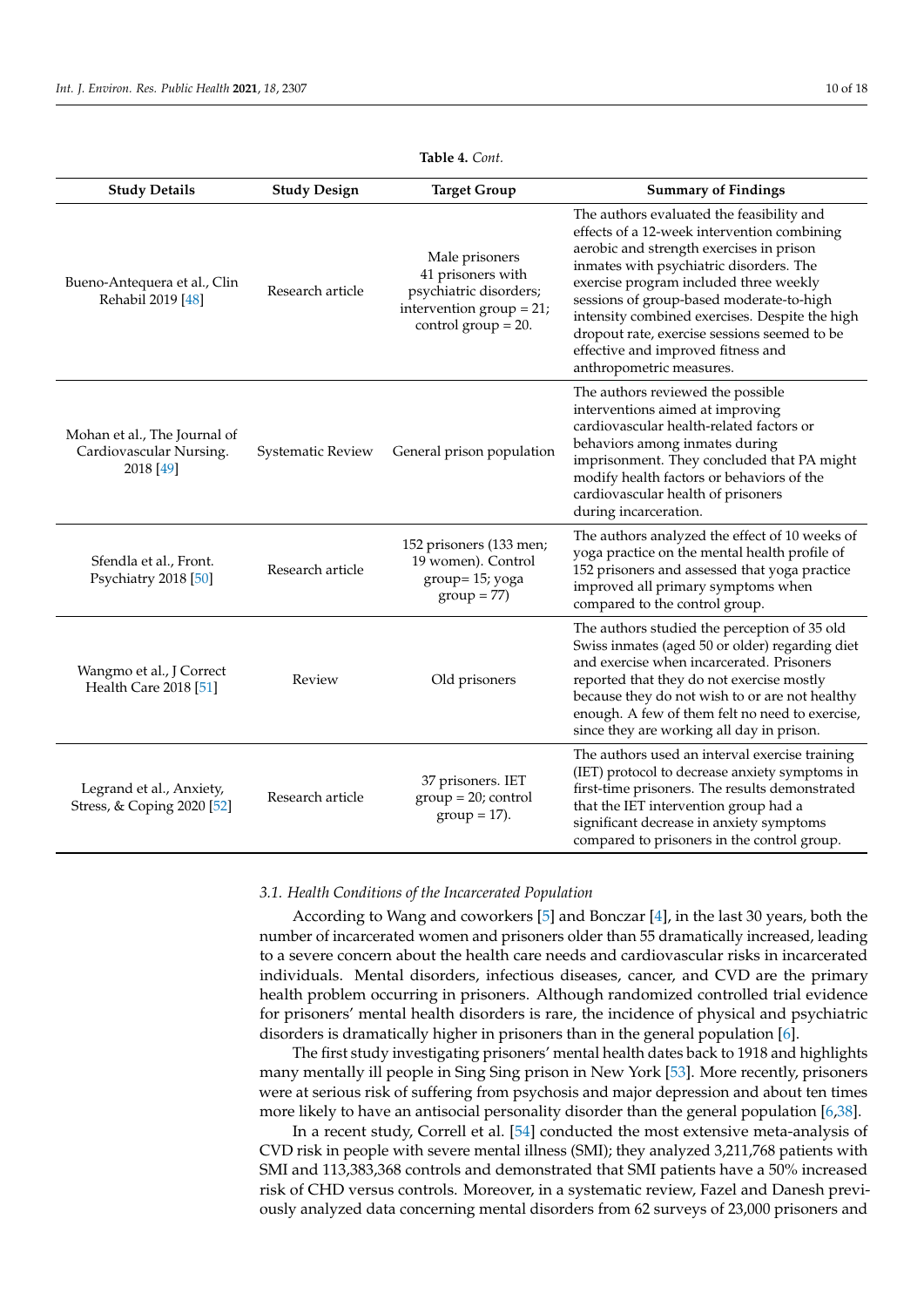demonstrated the large prevalence of psychosis, personality disorder, and post-traumatic stress disorder in inmates [\[38\]](#page-16-9).

In 2011, Fazel and Baillargeon [\[6\]](#page-15-5) further demonstrated that the increased incidence of CVD and SMI in inmates is probably due to unhealthy lifestyles and behavioral and socio-economic factors, including higher drug rates, alcohol, and smoking use in prisoners compared to the general population. These factors increase the risk of infectious diseases, CVD, and oncological malignancies as well.

More recently, Wang and coworkers [\[5\]](#page-15-4) reviewed the current status of the cardiovascular health of justice-involved populations and established that general risk factors in addition to incarceration-specific factors, such as exposure to the prison environment, poor diet, or lack of exercise, might increase the risk of CVD.

Surprisingly, a study from Condon et al.[\[39\]](#page-16-10) showed that even when prisoners could exercise and improve their dietary regimes, they did not necessarily opt for them. Conversely, in 2007, Hinata and coworkers performed a retrospective analysis of 4385 medical charts of male prisoners in Fukushima Prison from 1998 to 2004, revealing 109 prisoners with type 2 diabetes. These patients' follow-up demonstrated that well-regulated lifestyles such as regularly performing PA and healthy long-term diet habits might positively affect metabolic control in patients with type 2 diabetes whenever under correctional supervision [\[30\]](#page-16-2).

Tuberculosis and chronic obstructive pulmonary diseases are frequently in inmates; in fact, the mortality rate for pulmonary diseases and tuberculosis dramatically increases in unemployed or unskilled manual employees, which are the occupations of most male prisoners aged 20 to 64 in the United Kingdom.

Finally, HIV/AIDS, as well as Hepatitis B and C infections in prisoners, is also a global health concern [\[30\]](#page-16-2).

Interestingly, few studies have assessed the prevalence of non-communicable diseases in prisoners so far. A US survey showed higher age-adjusted rates of hypertension, diabetes, asthma, and arthritis in prisoners than in the general population [\[40\]](#page-16-11).

Of note, although prisoners generally have major risk factors for cancer, US and Australian screening results reported similar yearly incidence rates in the general population and prisoners [\[6,](#page-15-5)[41\]](#page-16-12). Moreover, convicted women seem to have a higher cancer rate than men: data on specific cancers suggest that cervical cancer is the most common in women, while skin cancer is the most common cancer in men [\[55\]](#page-16-26).

In a more recent study, Munday and coworkers [\[42\]](#page-16-13) analyzed the prevalence of noncommunicable diseases in older people in prison. They quantitatively analyzed data from 93,862 participants aged 50 or over, reported across the 26 studies that met the inclusion criteria and covered 28 different non-communicable diseases. According to the data analyzed, it appears that the leading cause of morbidity and mortality are the same both in old prisoners as well as in the general population, the prevalence in convicted elder population is exceptionally high: 38% of older prisons had cardiovascular disease, 8% had been diagnosed with cancer, and diabetes estimates varied between 8% and 21%.

## *3.2. Impact of Cardiovascular Disease among Prisoners*

In high-income countries, CVD is the most significant burden of disease. Moreover, its incidence is exceptionally high in lower socio-economic groups. Although CVD morbidity and mortality have declined over the past decades, the mortality rates attributable to CVD among incarcerated individuals continue to increase [\[56\]](#page-17-0).

According to Packham and coworkers [\[43\]](#page-16-14), almost 50% of prisoners' deaths are due to natural causes. Between 2017 and 2019, the authors analyzed six male English prison populations to identify those eligible for a health-check and compare CVD risk data with those that were not. They identified that CVD risk was similar to community levels, but the prison population was ten years younger. Moreover, they further demonstrated that 21.8% of the prison population aged 35–74 already had comorbidities unsuitable for a health-check; of those that were eligible for the screening, a further 12.1% had a significant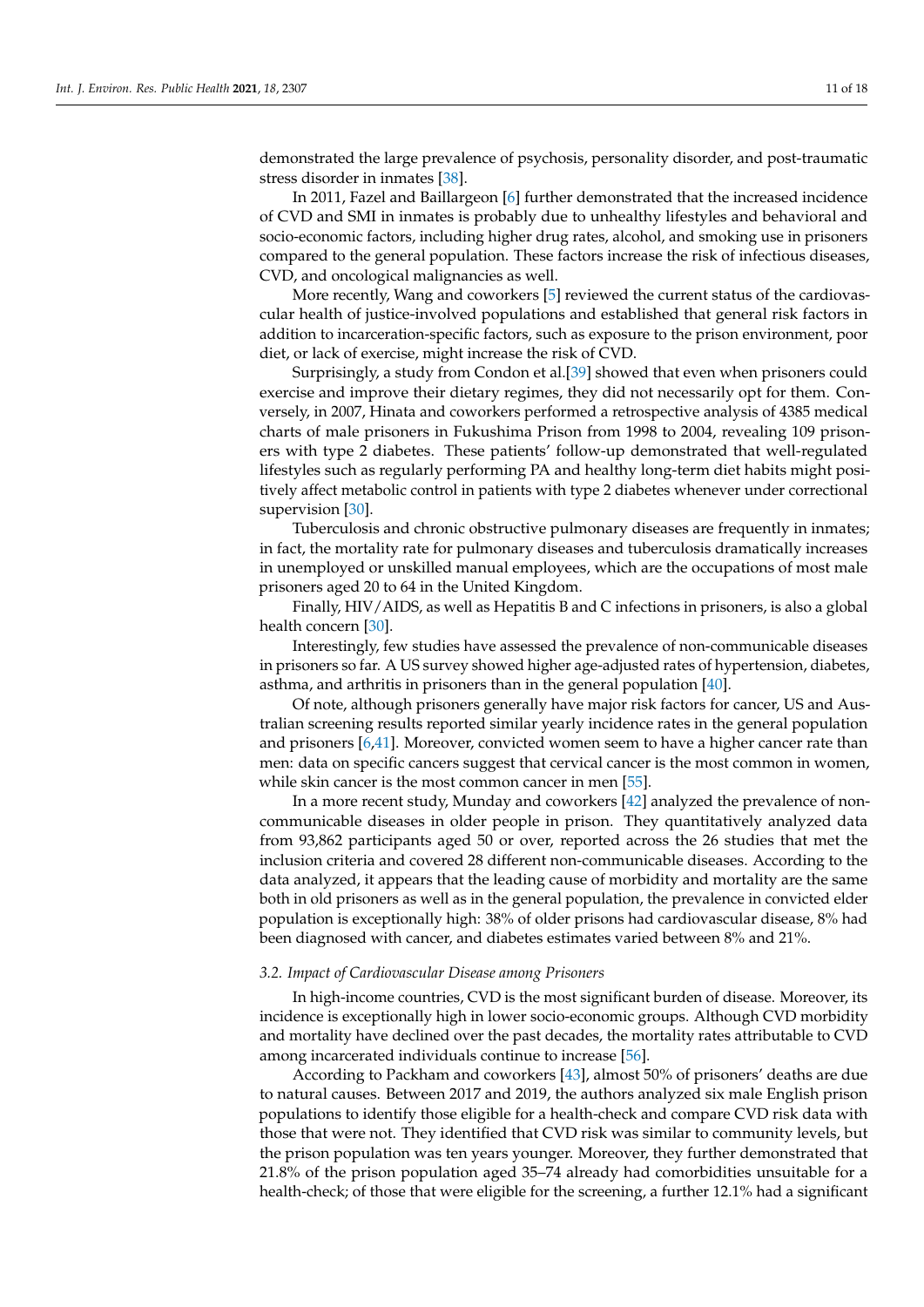clinical risk for future CVD, and almost 40% suffered from depression or anxiety, further strengthening the case of need for good healthcare services in prison.

Interestingly, two recent studies fully elucidated the relationship between CVD and mental disorders [\[32](#page-16-4)[,57\]](#page-17-1), the most common health problem found in inmate populations.

De Hert and coworkers [\[28\]](#page-16-0) demonstrated that several epidemiological data are consistent with people with the severe mental disease (schizophrenia, bipolar disorder, and major depressive disorder) having an increased risk of developing CHD, compared with control groups. Moreover, anxiety, intense stress, or post-traumatic stress disorder (PTSD) might also be associated with an increased risk of developing CHD. Mental diseases are common in patients with CHD and might be associated with a substantial increase in cardiovascular morbidity and mortality.

Dhar and Barton [\[57\]](#page-17-1) explored the molecular mechanisms underlying the link between mental illness and CHD. Mental disorders can cause the deregulation of the sympathetic nervous system and hypothalamic–pituitary–adrenal axis; this, in turn, may have many downstream effects, including hypertension, left ventricular hypertrophy [\[58\]](#page-17-2), coronary vasoconstriction, endothelial dysfunction [\[59,](#page-17-3)[60\]](#page-17-4), platelet activation, and the production of pro-inflammatory cytokines [\[61\]](#page-17-5).

Moreover, the number of older adults in the criminal justice system is rapidly increasing worldwide. From 1996 to 2008, the number of inmates aged 55 or older increased 278% compared to a 53% increase in the overall jail population, and an estimated 500,000 older adults are incarcerated each year [\[44\]](#page-16-15). Therefore, it is now clear that the prisoners' population is rapidly aging. This aging is a major daily health care problem for prison staff, since elderly inmates are among the most vulnerable of the prison population, both in terms of physical and mental health [\[6,](#page-15-5)[45](#page-16-16)[,62](#page-17-6)[,63\]](#page-17-7).

Recent data shows that how "older" is defined in criminal justice-involved individuals is extremely variable, ranging from 50 to 65 [\[64\]](#page-17-8); in a recent study, Greene and coworkers [\[44\]](#page-16-15) compared 238 older jail inmates age 55 or older to 6871 older adults in the National Health and Retirement Study (HRS). They evaluated the socio-demographic differences and chronic and geriatric conditions, demonstrating that geriatric conditions are prevalent in older adults in jail at significantly younger ages than non-incarcerated older adults. In particular, they established that among older adults in jail with an average age of 59, the prevalence of several geriatric conditions was similar to that found among community-dwelling adults age 75 or older.

It is now well established that the incidence of CVDs increases with aging [\[17,](#page-15-16)[65\]](#page-17-9), although the majority of elderly patients suffering from CVD have either no conventional risk factor or just one risk factor [\[66,](#page-17-10)[67\]](#page-17-11).

In a pivotal study in 2001, Fazel [\[45\]](#page-16-16) assessed the health of 203 men aged 60 or older in UK prisons. Prisoners rated their general health: 83% of elderly prisoners reported a long-standing illness or disability; of those, 71% reported CVD and 54% reported psychiatric disorders.

Wangmo et al. in 2016 [\[68\]](#page-17-12) analyzed data from 380 male prisoners in Switzerland and described how inmates aged 50 or older suffered from more chronic diseases (hypertension, cardiovascular disease, diabetes) than younger inmates and that the number of diseases increased with age group.

In the last two decades, new evidence demonstrated sex/gender-related differences in CVD, highlighting the role of sex hormones in protecting women from CVDs and providing an advantage over men that is lost when women reach the menopause stage. This hormonal-dependent shift of sex-related CVD risk affects overall CVD epidemiology, particularly in light of the increasing trend of population aging [\[2\]](#page-15-1). Moreover, according to Plugge and coworkers [\[46\]](#page-16-17), women in lower-income groups have higher CVD risk and report higher rates of cigarette smoking, lower consumption of fruit and vegetables, higher fat diet, and less total PA than women in higher-income or social groups.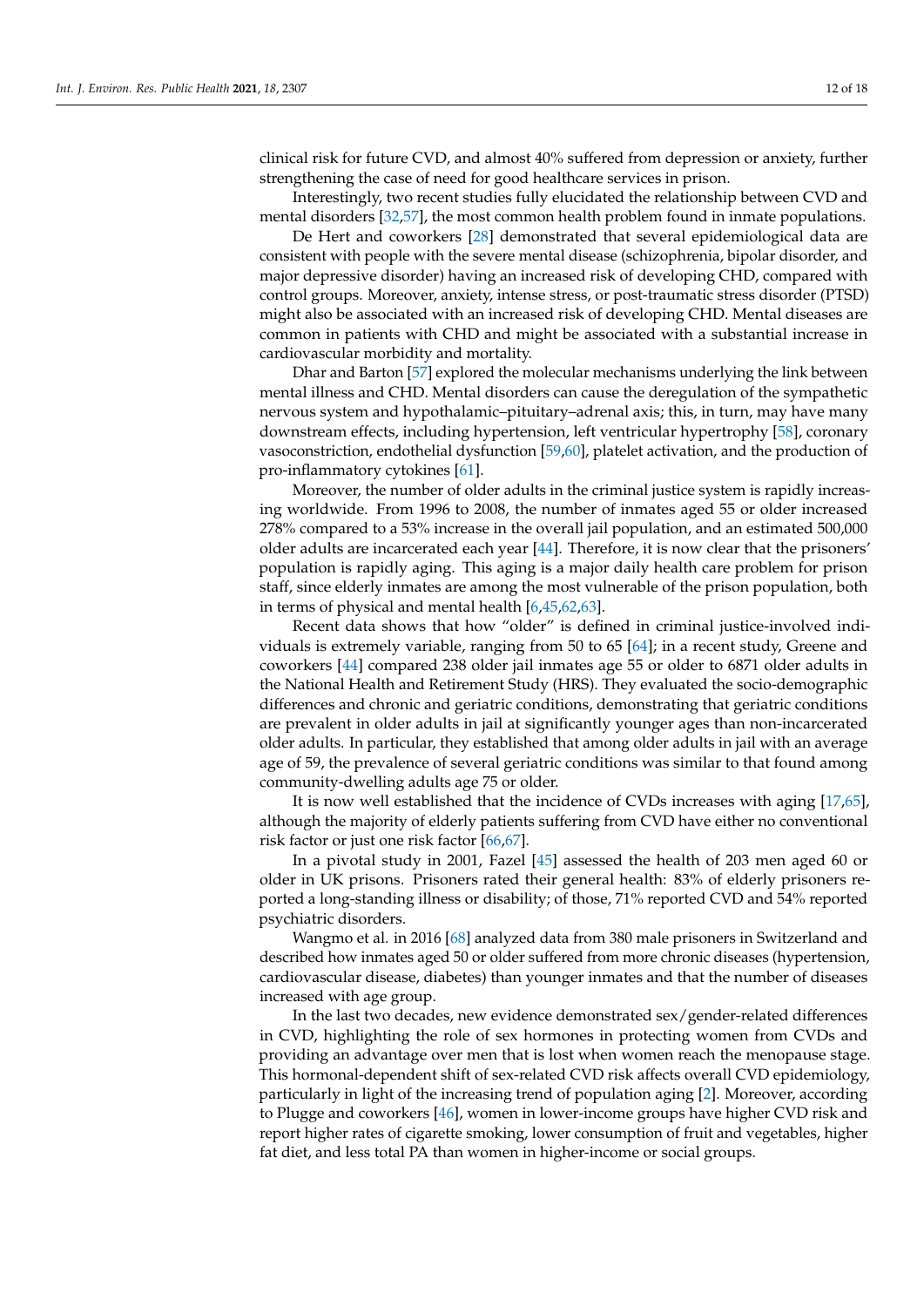Recent findings also demonstrated how women now represent a larger proportion of the incarcerated population than before. In the last twenty years, the number of incarcerated women from low socio-economic status increased by more than 700% [\[5\]](#page-15-4).

Previous research demonstrated that female prisoners have a greater incidence of mental health problems than male prisoners [\[69\]](#page-17-13); more recently, Caulfield demonstrated that, although women who reported mental health issues in prison experienced violence and mental disorders, a significant number of women reported first experiencing mental health and emotional problems only after entering custody [\[20\]](#page-15-18).

Plugge and coworkers in 2009 [\[46\]](#page-16-17) studied the short-term impact of imprisonment on the prevalence of five modifiable CVD risk factors (smoking, PA, diet, body mass index, and hypertension) in women prisoners on entry to prison and then one month after imprisonment. They analyzed modifiable CVD risk factors in 505 women prisoners on entry to prison and documented short-term changes in these risk factors one month after imprisonment. The results demonstrated that women prisoners were at high risk of CVD at the prison entrance, and after one month follow up, few improvements in risk factor could be detected. Women self-reported low levels of PA, with only 13.1% meeting the international recommendation for PA; of note, a comparison of PA levels before imprisonment and the following month demonstrated no significant improvements, and women remained relatively sedentary.

#### *3.3. The Role of Physical Activity in the Prisoner's Well-Being*

Data on PA and quality of life in prisons are scarce. In 2008, Cashin and coworkers [\[23\]](#page-15-21) analyzed the relationship between the levels of self-reported physical exercise and mental well-being, measured using the Beck Hopelessness Scale in a cohort of 914 prisoners within New South Wales. They established that, although weak, there was a statistically significant inverse correlation between total exercise time in minutes reported in prison per week and hopelessness; therefore, increasing exercise corresponded to a decreased reported hopelessness.

In 2014, Battaglia and coworkers estimated which kind of physical activity could better improve inmates' health status and fitness levels. They measured the effectiveness of a nine-month intervention program of physical activity on the psychological welfare of 64 prisoners. Participants were included and randomly assigned to three groups: cardiovascular plus resistance training, high-intensity strength training and no exercise. The authors demonstrated that each form of exercise significantly reduced depression scale scores compared with those in the control group, in which average depression scale scores increased. The study concluded that the physical activity program effectively improved inmates' mood and anxiety and overall mental health [\[21\]](#page-15-19).

In a pilot study published in 2015, Mannocci et al. [\[22\]](#page-15-20) assessed in the multicentric cross-sectional study the association between physical activity and quality of life among Italian inmates. Inmates from eight prisons compiled a questionnaire. The Metabolic Equivalent of Task was used to measure inmates' weekly physical activity levels. The authors found a positive association between the quality of life and level of physical activity. Moreover, they demonstrated that the years of detention and age were important aspects of the overall quality of life assessment. The time spent on exercise positively correlated with age and years spent in prison. Inmates with long-term sentences and older individuals feel the need to organize interests/activities to improve how to spend their time and achieve better life satisfaction.

In 2016, a double case study by Amtmann and Kukay [\[47\]](#page-16-18) examined the effects of fitness coaching on two juveniles at a youth detention facility in Southwest Montan. After the eight-week program, both participants made fitness improvements, and both perceived positive effects on the self-concept and overall sense of well-being from participating in this program.

More recently, Bueno-Antequera et al. [\[48\]](#page-16-19) evaluated the effects of a 12-week intervention combining aerobic and strength exercises of moderate-to-high intensity in 41 prison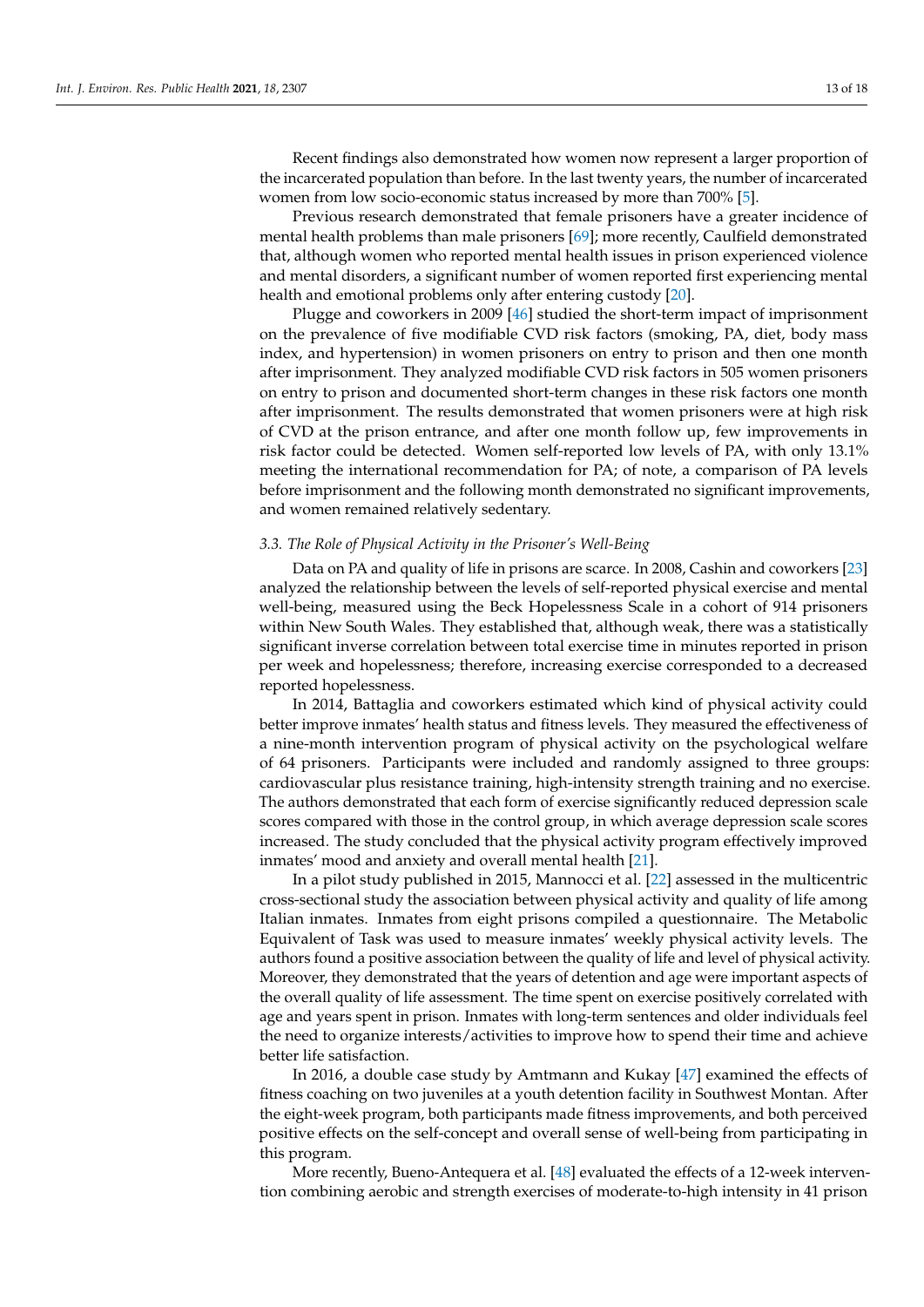inmates with a psychiatric disorder. The authors established that the exercise program led to substantial benefits in cardiorespiratory fitness, upper-body strength, and anthropometric measures.

In 2018, Mohan and coworkers [\[49\]](#page-16-20), in a systematic review, examined the interventions aimed to improve the cardiovascular health-related factors or behaviors among inmates during imprisonment. They concluded that supervised physical activity improved determining factors such as blood pressure and cardiovascular issues and modified health factors or behaviors of prisoners' cardiovascular health during incarceration. Moreover, Sfendla et al. [\[50\]](#page-16-21) analyzed the effect of ten weeks of yoga practice on the mental health profile in prisoners (152 volunteer participants). Participants in this study were randomly placed in either of two groups: to participate in a weekly 90-min yoga class (yoga group) or a weekly 90-min free-choice physical exercise (control group). Results demonstrated that yoga practice improved all primary symptoms when comparing with the control group.

In the same year, Wangmo [\[51\]](#page-16-22) and coworkers studied the perception of 35 old Swiss inmates (aged 50 or older) of nutritional diets and adequate exercise when incarcerated. The project was part of a larger one that included Switzerland and two other European countries and aimed to investigate aging prisoners' health care. Study participants were recruited from 12 prisons in Switzerland and were aged 50 or older. In total, 35 older prisoners participated in this study. The mean age was 61 years (range 51–75 years); 30 participants were male and five were female. Regarding exercise and PA prisoners, they did not exercise mostly because they did not wish to or were not healthy enough. A few of them felt no need to exercise, since they were working all day in prison.

Recently, Swiss prisons, especially in the French-speaking part, have been overcrowding [\[70\]](#page-17-14). Nevertheless, the mainstem of this correctional system remains the value of the prisoner. Therefore, prison conditions—especially regarding medical treatments—should be similar or equivalent to those provided for the general population.

In 2019, Sanchez-Lastra analyzed in a systematic review the effectiveness of exercise training programs performed by inmates, definitely demonstrating that prison-based exercise programs constitute a feasible and useful strategy for improving the physical and mental health status of prisoners [\[7\]](#page-15-6).

One year later, Legrand et al. [\[52\]](#page-16-23) used an interval exercise training intervention to decrease anxiety symptoms in first-time prisoners. 36 first-time prisoners with elevated anxiety symptoms were enrolled in this study and randomly divided into two groups: Interval exercise training (IET; *n* = 20) or no intervention (waiting-list; *n* = 17). Prisoners in the IET intervention had to exercise three times per week (40 min per session). The results demonstrated that the IET intervention group had a significant decrease in anxiety symptoms compared to prisoners in the control group.

#### **4. Discussion**

Regular PA is proven to help prevent and manage non-communicable diseases such as heart disease, stroke, diabetes, and several oncologic malignancies. Regardless of age, it also helps prevent hypertension, maintains healthy body weight, and can improve mental health, quality of life, and well-being. In 2010, WHO developed the Global Recommendations on Physical Activity for Health for young people and adults that was further revised in 2018.

The percentage of old prisoners is increasing as well as aging in Western countries. Moreover, the number of female inmates is also increasing worldwide. Prisoners also present a higher burden of diseases with a higher risk of chronic pathologies than the general population and more inadequate healthcare. PA plays a major role as a protective factor towards pathologies reported by the prison population and should be considered in all prisoner populations to ameliorate the conditions outlined above. According to WHO, the prescription for PA in older people does not differ from younger adults, males, and females; in a weekly exercise session of 150 min of moderate-intensity (or 75 min of vigorous-intensity), they include a minimum of 10 min duration of aerobic exercise [\[71\]](#page-17-15).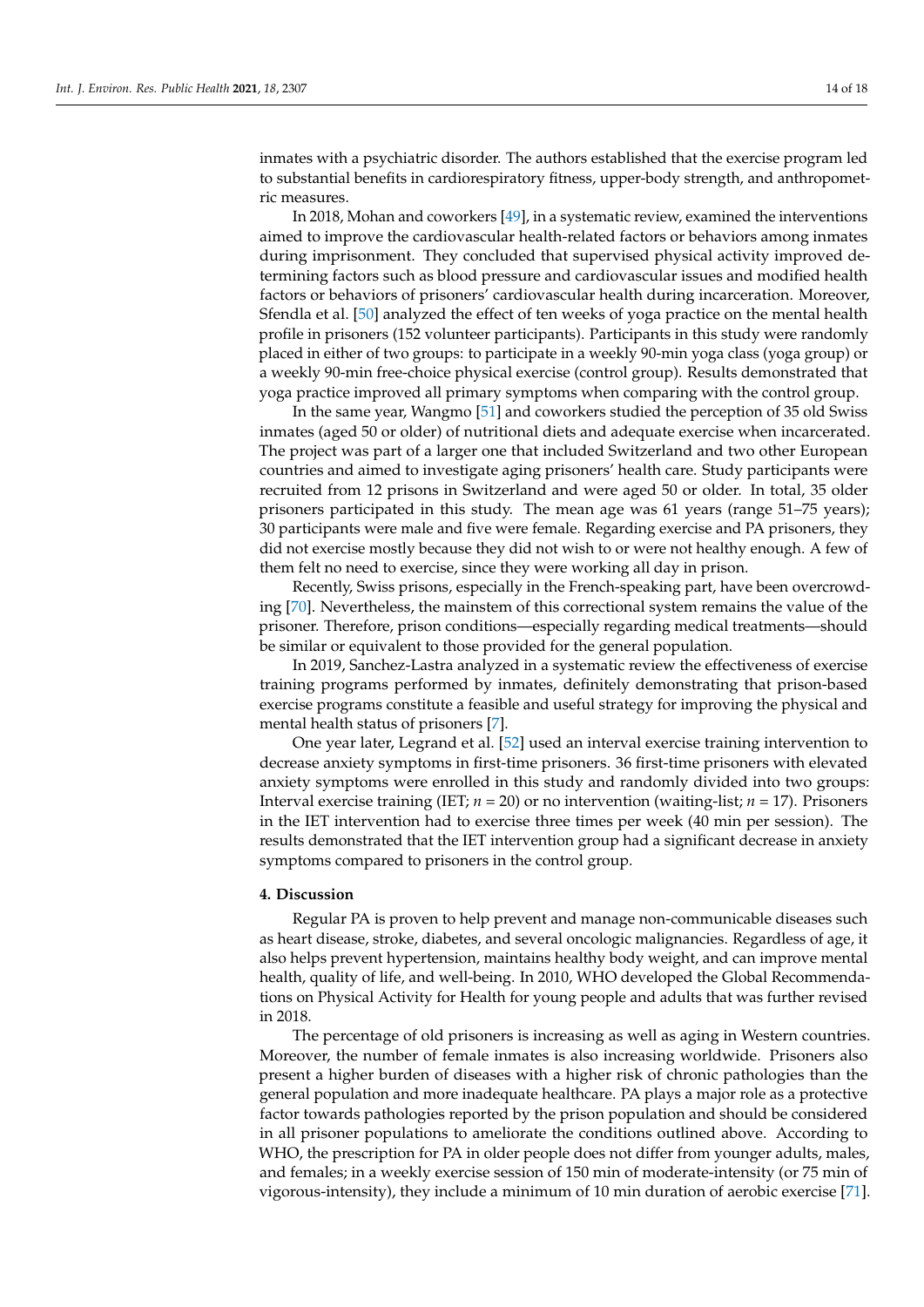In addition, strength or resistance exercises should also be performed at least twice a week. Prisoners often are not able to affect their cardiovascular "maybe-modifiable "and "modifiable" risk factors (as defined by Lennon et al. [\[3\]](#page-15-2)) as well as improve their healthy habits and lifestyles.

Although PA is a powerful tool for cardiac protection and secondary prevention, it is often under-prescribed for people with cardiac comorbidities due to safety concerns. The New York Heart Association has found no evidence that exercise might increase the risk of all-cause death in either the short or long term for patients with stable CVD, so prisoners may safely take advantage of the lower cardiovascular risk factors derived from moderateand high-intensity exercise programs.

Finally, in cardiac rehabilitation programs, the cardiovascular risk factor seems to lower after moderate- and high-intensity exercise in patients suffering from CVD.

#### **5. Conclusions**

Here, we aimed to investigate the health conditions in prisoners compared to the general population. Additionally, we tried to assess whether or not physical activity and exercise programs could be a valuable tool to prevent CVD in inmates and improve their physical and mental health. According to the data acquired, the vast majority of prisoners suffer from serious mental illness and cardiovascular diseases or both.

Unfortunately, with rare exception, a paucity of funding for prisoner healthcare and well-being exists across prison systems worldwide. Another important issue is the feasibility of PA programs in the various countries and related jail institutions, due to the difficulties to implement such programs due the lack of related policies and perceived "waste" of resources in the case of interventions aimed to improve the "well-being" of prisoners. Although prisoners' health care and their well-being certainly might not be a priority for the government almost worldwide, the promotion of PA among inmates should be a prescribed intervention. We believe that physical activity and exercise training might be an effective public health strategy able to improve the health status of the prison population, decreasing the risk of cardiovascular events and increasing psychological wellbeing in inmates, therefore providing substantial long-term financial benefits. Therefore, given the low cost of basic exercise programs and their significant health benefits, PA should be adopted as a public health strategy for prisoners.

**Author Contributions:** Conceptualization, V.P. and M.V.; methodology, V.P.; validation, V.P., D.T. and M.V.; formal analysis, V.P.; investigation, V.P.; resources, V.P.; data curation, V.P.; writing—original draft preparation, V.P.; writing—review and editing, V.P., D.T. and M.V.; supervision, M.V. All authors have read and agreed to the published version of the manuscript.

**Funding:** This research received no external funding.

**Institutional Review Board Statement:** Not applicable.

**Informed Consent Statement:** Not applicable.

**Conflicts of Interest:** The authors declare no conflict of interest.

#### **Abbreviations**

- CVD Cardiovascular Disease
- CHD Coronary Heart Disease
- PA Physical Activity
- PTSD Post-traumatic Stress Disorder
- WHO World Health Organization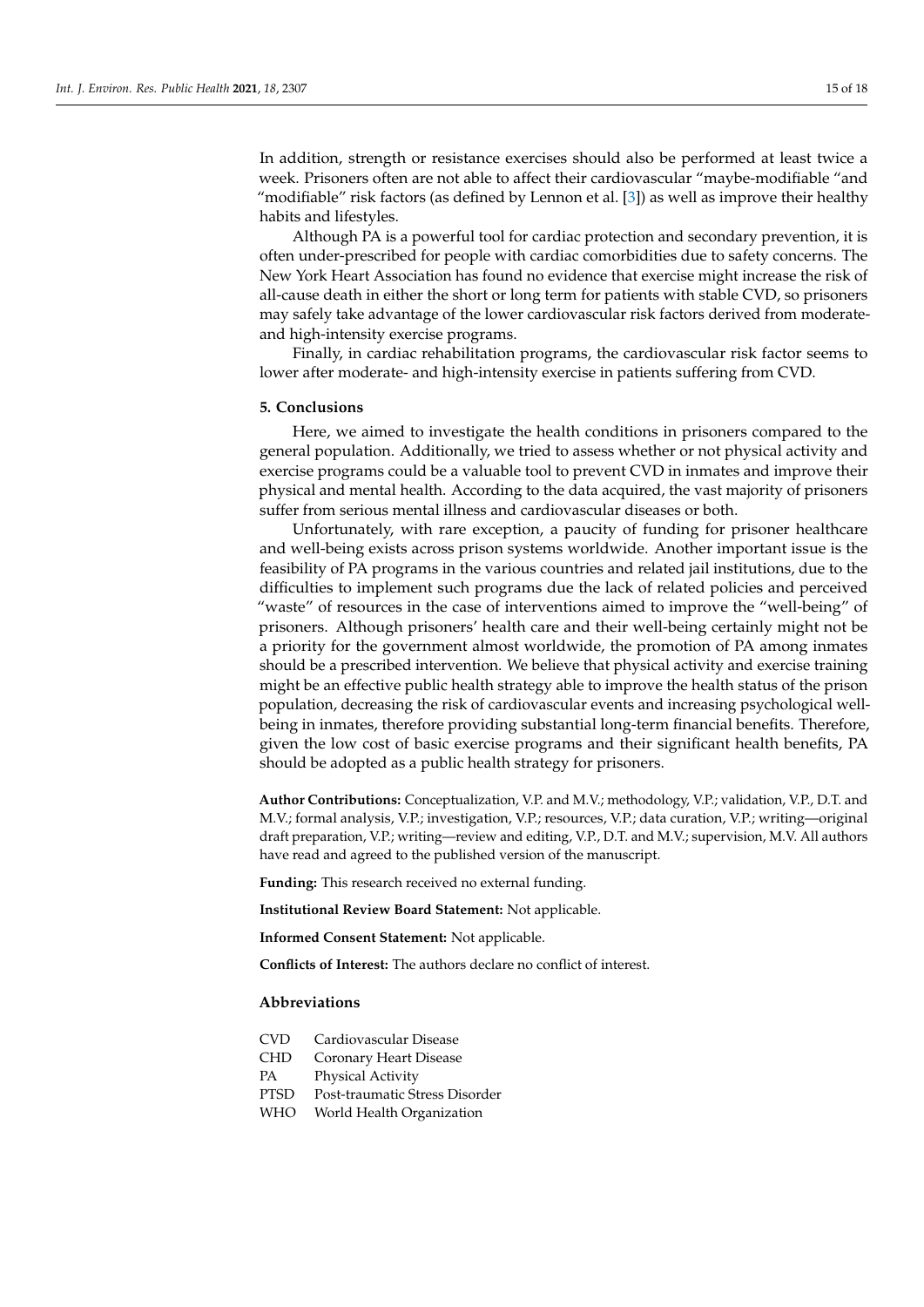## **References**

- <span id="page-15-0"></span>1. Hachbardt, N.B.; Hattori, T.Y.; do Nascimento, V.F.; da Silva, J.H.; Terças-Trettel, A.C.P.; Oliveira, V.K.V.; Atanaka, M. Cardiovascular Risk in Women Deprived of Freedom from a Public Prison in Mato Grosso, Brazil. *High. Blood Press Cardiovasc. Prev.* **2020**, *27*, 139–150. [\[CrossRef\]](http://doi.org/10.1007/s40292-020-00365-2) [\[PubMed\]](http://www.ncbi.nlm.nih.gov/pubmed/32144728)
- <span id="page-15-1"></span>2. Vaccarezza, M.; Papa, V.; Milani, D.; Gonelli, A.; Secchiero, P.; Zauli, G.; Gemmati, D.; Tisato, V. Sex/Gender-specific Imbalance in CVD: Could Physical Activity Help to Improve Clinical Outcome Targeting CVD Molecular Mechanisms in Women? *Int. J. Mol. Sci.* **2020**, *21*, 1477. [\[CrossRef\]](http://doi.org/10.3390/ijms21041477) [\[PubMed\]](http://www.ncbi.nlm.nih.gov/pubmed/32098263)
- <span id="page-15-2"></span>3. Lennon, R.P.; Claussen, K.A.; Kuersteiner, K.A. State of the Heart. *Prim. Care Clin. Off. Pract.* **2018**, *45*, 1–15. [\[CrossRef\]](http://doi.org/10.1016/j.pop.2017.11.001) [\[PubMed\]](http://www.ncbi.nlm.nih.gov/pubmed/29406937)
- <span id="page-15-3"></span>4. Bonczar, T.P. *Prevalence of Imprisonment in the U.S. Population, 1974–2001*; US Department of Justice, Office of Justice Programs: Washinghton, DC, USA, 2003; pp. 1–12.
- <span id="page-15-4"></span>5. Wang, E.A.; Redmond, N.; Dennison Himmelfarb, C.R.; Pettit, B.; Stern, M.; Chen, J.; Shero, S.; Iturriaga, E.; Sorlie, P.; Diez Roux, A.V. Cardiovascular Disease in Incarcerated Populations. *J. Am. Coll. Cardiol.* **2017**, *69*, 2967–2976. [\[CrossRef\]](http://doi.org/10.1016/j.jacc.2017.04.040) [\[PubMed\]](http://www.ncbi.nlm.nih.gov/pubmed/28619198)
- <span id="page-15-5"></span>6. Fazel, S.; Baillargeon, J. The Health of Prisoners. *Lancet* **2011**, *377*, 956–965. [\[CrossRef\]](http://doi.org/10.1016/S0140-6736(10)61053-7)
- <span id="page-15-6"></span>7. Sanchez-Lastra, M.A.; de Dios Álvarez, V.; Ayán Pérez, C. Effectiveness of Prison-Based Exercise Training Programs: A Systematic Review. *J. Phys. Act. Health* **2019**, *16*, 1196–1209. [\[CrossRef\]](http://doi.org/10.1123/jpah.2019-0049)
- <span id="page-15-7"></span>8. Arries, E.J.; Maposa, S. Cardiovascular Risk Factors Among Prisoners: An Integrative Review. *J. Forensic Nurs.* **2013**, *9*, 52–64. [\[CrossRef\]](http://doi.org/10.1097/JFN.0b013e31827a59ef) [\[PubMed\]](http://www.ncbi.nlm.nih.gov/pubmed/24158101)
- <span id="page-15-8"></span>9. Leuzzi, C.; Sangiorgi, G.M.; Modena, M.G. Gender-Specific Aspects in the Clinical Presentation of Cardiovascular Disease. *Fundam. Clin. Pharm.* **2010**, *24*, 711–717. [\[CrossRef\]](http://doi.org/10.1111/j.1472-8206.2010.00873.x) [\[PubMed\]](http://www.ncbi.nlm.nih.gov/pubmed/20840353)
- <span id="page-15-9"></span>10. Tinken, T.M.; Thijssen, D.H.J.; Hopkins, N.; Dawson, E.A.; Cable, N.T.; Green, D.J. Shear Stress Mediates Endothelial Adaptations to Exercise Training in Humans. *Hypertension* **2010**, *55*, 312–318. [\[CrossRef\]](http://doi.org/10.1161/HYPERTENSIONAHA.109.146282)
- <span id="page-15-10"></span>11. Anderson, L.; Thompson, D.R.; Oldridge, N.; Zwisler, A.-D.; Rees, K.; Martin, N.; Taylor, R.S. Exercise-Based Cardiac Rehabilitation for Coronary Heart Disease. *Cochrane Database Syst. Rev.* **2016**. [\[CrossRef\]](http://doi.org/10.1002/14651858.CD001800.pub3)
- <span id="page-15-11"></span>12. Walmsley, R. *World Prison Population List*; Home Office: London, UK, 2000; pp. 1–19.
- <span id="page-15-12"></span>13. Morris, J.N. Epidemiology and Cardiovascular Disease of Middle Age. II. *Mod. Concepts Cardiovasc. Dis.* **1961**, *30*, 633–638.
- <span id="page-15-13"></span>14. Mora, S.; Cook, N.; Buring, J.E.; Ridker, P.M.; Lee, I.-M. Physical Activity and Reduced Risk of Cardiovascular Events: Potential Mediating Mechanisms. *Circulation* **2007**, *116*, 2110. [\[CrossRef\]](http://doi.org/10.1161/CIRCULATIONAHA.107.729939) [\[PubMed\]](http://www.ncbi.nlm.nih.gov/pubmed/17967770)
- <span id="page-15-14"></span>15. Iestra, J.A.; Kromhout, D.; van der Schouw, Y.T.; Grobbee, D.E.; Boshuizen, H.C.; van Staveren, W.A. Effect Size Estimates of Lifestyle and Dietary Changes on All-Cause Mortality in Coronary Artery Disease Patients: A Systematic Review. *Circulation* **2005**, *112*, 924–934. [\[CrossRef\]](http://doi.org/10.1161/CIRCULATIONAHA.104.503995)
- <span id="page-15-15"></span>16. Green, D.J.; O'Driscoll, G.; Joyner, M.J.; Cable, N.T. Exercise and Cardiovascular Risk Reduction: Time to Update the Rationale for Exercise? *J. Appl. Physiol.* **2008**, *105*, 766–768. [\[CrossRef\]](http://doi.org/10.1152/japplphysiol.01028.2007)
- <span id="page-15-16"></span>17. Papa, V.; Marracino, L.; Fortini, F.; Rizzo, P.; Campo, G.; Vaccarezza, M.; Vieceli Dalla Sega, F. Translating Evidence from Clonal Hematopoiesis to Cardiovascular Disease: A Systematic Review. *J. Clin. Med.* **2020**, *9*, 2480. [\[CrossRef\]](http://doi.org/10.3390/jcm9082480)
- <span id="page-15-17"></span>18. Li, J.; Siegrist, J. Physical Activity and Risk of Cardiovascular Disease—A Meta-Analysis of Prospective Cohort Studies. *Int. J. Env. Res. Public Health* **2012**, *9*, 391–407. [\[CrossRef\]](http://doi.org/10.3390/ijerph9020391) [\[PubMed\]](http://www.ncbi.nlm.nih.gov/pubmed/22470299)
- 19. Belfiore, P.; Scaletti, A.; Frau, A.; Ripani, M.; Spica, V.R.; Liguori, G. Economic Aspects and Managerial Implications of the New Technology in the Treatment of Low Back Pain. *THC* **2018**, *26*, 699–708. [\[CrossRef\]](http://doi.org/10.3233/THC-181311)
- <span id="page-15-18"></span>20. Caulfield, L.S. Counterintuitive Findings from a Qualitative Study of Mental Health in English Women's Prisons. *Int. J. Prison. Health* **2016**, *12*, 216–229. [\[CrossRef\]](http://doi.org/10.1108/IJPH-05-2016-0013)
- <span id="page-15-19"></span>21. Battaglia, C.; di Cagno, A.; Fiorilli, G.; Giombini, A.; Borrione, P.; Baralla, F.; Marchetti, M.; Pigozzi, F. Participation in a 9-Month Selected Physical Exercise Programme Enhances Psychological Well-Being in a Prison Population: Physical Activity Effect on Inmate's Mental Health. *Crim. Behav. Ment. Health* **2015**, *25*, 343–354. [\[CrossRef\]](http://doi.org/10.1002/cbm.1922) [\[PubMed\]](http://www.ncbi.nlm.nih.gov/pubmed/25106026)
- <span id="page-15-20"></span>22. Mannocci, A.; Mipatrini, D.; D'Egidio, V.; Rizzo, J.; Meggiolaro, S.; Firenze, A.; Boccia, G.; Santangelo, O.E.; Villari, P.; La Torre, G.; et al. Health Related Quality of Life and Physical Activity in Prison: A Multicenter Observational Study in Italy. *Eur. J. Public Health* **2018**, *28*, 570–576. [\[CrossRef\]](http://doi.org/10.1093/eurpub/ckx183)
- <span id="page-15-21"></span>23. Cashin, A.; Potter, E.; Butler, T. The Relationship between Exercise and Hopelessness in Prison: Exercise and Hopelessness in Prison. *J. Psychiatry Ment. Health Nurs.* **2008**, *15*, 66–71. [\[CrossRef\]](http://doi.org/10.1111/j.1365-2850.2007.01207.x)
- <span id="page-15-22"></span>24. Gersh, B.J. Dose Response Between Physical Activity and Risk of Coronary Heart Disease: A Meta-Analysis. *Yearb. Cardiol.* **2012**, *2012*, 271–273. [\[CrossRef\]](http://doi.org/10.1016/j.ycar.2012.01.044)
- <span id="page-15-23"></span>25. Lin, X.; Zhang, X.; Guo, J.; Roberts, C.K.; McKenzie, S.; Wu, W.; Liu, S.; Song, Y. Effects of Exercise Training on Cardiorespiratory Fitness and Biomarkers of Cardiometabolic Health: A Systematic Review and Meta-Analysis of Randomized Controlled Trials. *JAHA* **2015**, *4*. [\[CrossRef\]](http://doi.org/10.1161/JAHA.115.002014) [\[PubMed\]](http://www.ncbi.nlm.nih.gov/pubmed/26116691)
- <span id="page-15-24"></span>26. Lachman, S.; Boekholdt, S.M.; Luben, R.N.; Sharp, S.J.; Brage, S.; Khaw, K.-T.; Peters, R.J.; Wareham, N.J. Impact of Physical Activity on the Risk of Cardiovascular Disease in Middle-Aged and Older Adults: EPIC Norfolk Prospective Population Study. *Eur. J. Prev. Cardiol.* **2018**, *25*, 200–208. [\[CrossRef\]](http://doi.org/10.1177/2047487317737628)
- <span id="page-15-25"></span>27. Fiedorowicz, J.G. Depression and Cardiovascular Disease: An Update on How Course of Illness May Influence Risk. *Curr. Psychiatry Rep.* **2014**, *16*, 492. [\[CrossRef\]](http://doi.org/10.1007/s11920-014-0492-6)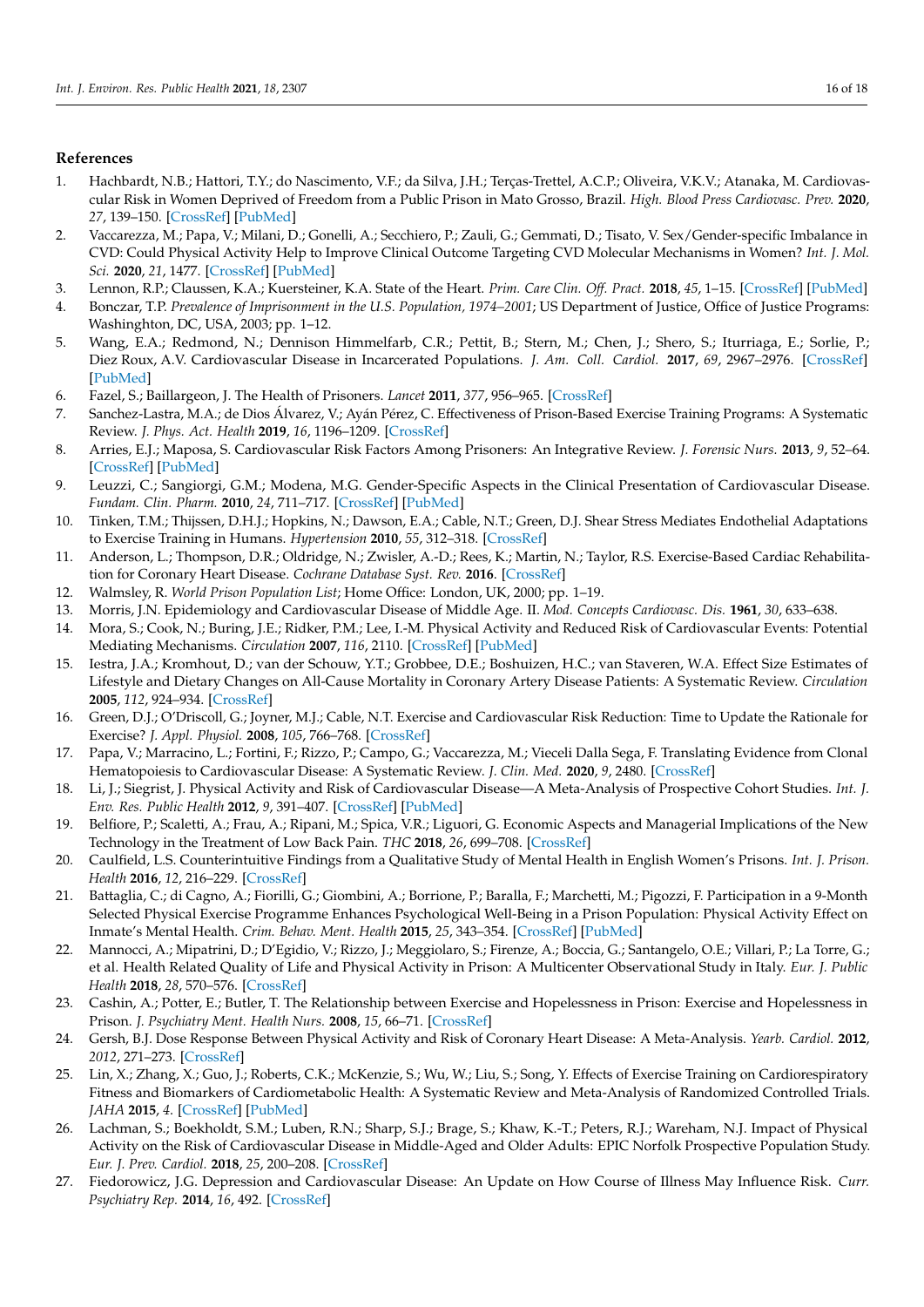- <span id="page-16-0"></span>28. De Hert, M.; Detraux, J.; Vancampfort, D. The Intriguing Relationship between Coronary Heart Disease and Mental Disorders. *Dialogues Clin. Neurosci* **2018**, *20*, 31–40. [\[CrossRef\]](http://doi.org/10.31887/DCNS.2018.20.1/mdehert)
- <span id="page-16-1"></span>29. Walker, E.R.; McGee, R.E.; Druss, B.G. Mortality in Mental Disorders and Global Disease Burden Implications: A Systematic Review and Meta-Analysis. *JAMA Psychiatry* **2015**, *72*, 334. [\[CrossRef\]](http://doi.org/10.1001/jamapsychiatry.2014.2502)
- <span id="page-16-2"></span>30. Heidari, E.; Dickson, C.; Newton, T. An Overview of the Prison Population and the General Health Status of Prisoners. *Br. Dent. J.* **2014**, *217*, 15–19. [\[CrossRef\]](http://doi.org/10.1038/sj.bdj.2014.548)
- <span id="page-16-3"></span>31. Stapelberg, N.J.; Hamilton-Craig, I.; Neumann, D.L.; Shum, D.H.; McConnell, H. Mind and Heart: Heart Rate Variability in Major Depressive Disorder and Coronary Heart Disease—A Review and Recommendations. *Aust. N. Z. J. Psychiatry* **2012**, *46*, 946–957. [\[CrossRef\]](http://doi.org/10.1177/0004867412444624) [\[PubMed\]](http://www.ncbi.nlm.nih.gov/pubmed/22528974)
- <span id="page-16-4"></span>32. Whooley, M.A.; Wong, J.M. Depression and Cardiovascular Disorders. *Annu. Rev. Clin. Psychol.* **2013**, *9*, 327–354. [\[CrossRef\]](http://doi.org/10.1146/annurev-clinpsy-050212-185526) [\[PubMed\]](http://www.ncbi.nlm.nih.gov/pubmed/23537487)
- <span id="page-16-5"></span>33. Seligman, F.; Nemeroff, C.B. The Interface of Depression and Cardiovascular Disease: Therapeutic Implications: Depression and Cardiovascular Disease. *Ann. N. Y. Acad. Sci.* **2015**, *1345*, 25–35. [\[CrossRef\]](http://doi.org/10.1111/nyas.12738)
- 34. Wu, Q.; Kling, J.M. Depression and the Risk of Myocardial Infarction and Coronary Death: A Meta-Analysis of Prospective Cohort Studies. *Medicine* **2016**, *95*, e2815. [\[CrossRef\]](http://doi.org/10.1097/MD.0000000000002815) [\[PubMed\]](http://www.ncbi.nlm.nih.gov/pubmed/26871852)
- <span id="page-16-6"></span>35. Adibfar, A.; Saleem, M.; Lanctot, K.L.; Herrmann, N. Potential Biomarkers for Depression Associated with Coronary Artery Disease: A Critical Review. *CMM* **2016**, *16*, 137–164. [\[CrossRef\]](http://doi.org/10.2174/1566524016666160126144143) [\[PubMed\]](http://www.ncbi.nlm.nih.gov/pubmed/26812919)
- <span id="page-16-7"></span>36. Williams, B.A.; Goodwin, J.S.; Baillargeon, J.; Ahalt, C.; Walter, L.C. Addressing the Aging Crisis in U.S. Criminal Justice Health Care. *J. Am. Geriatr. Soc.* **2012**, *60*, 1150–1156. [\[CrossRef\]](http://doi.org/10.1111/j.1532-5415.2012.03962.x)
- <span id="page-16-8"></span>37. Maschi, T.; Gibson, S.; Zgoba, K.M.; Morgen, K. Trauma and Life Event Stressors Among Young and Older Adult Prisoners. *J. Correct Health Care* **2011**, *17*, 160–172. [\[CrossRef\]](http://doi.org/10.1177/1078345810396682) [\[PubMed\]](http://www.ncbi.nlm.nih.gov/pubmed/21525119)
- <span id="page-16-9"></span>38. Fazel, S.; Danesh, J. Serious Mental Disorder in 23,000 Prisoners: A Systematic Review of 62 Surveys. *Lancet* **2002**, *359*, 545–550. [\[CrossRef\]](http://doi.org/10.1016/S0140-6736(02)07740-1)
- <span id="page-16-10"></span>39. Condon, L.; Gill, H.; Harris, F. A Review of Prison Health and Its Implications for Primary Care Nursing in England and Wales: The Research Evidence. *J. Clin. Nurs* **2007**, *16*, 1201–1209. [\[CrossRef\]](http://doi.org/10.1111/j.1365-2702.2007.01799.x) [\[PubMed\]](http://www.ncbi.nlm.nih.gov/pubmed/17584337)
- <span id="page-16-11"></span>40. Wilper, A.P.; Woolhandler, S.; Boyd, J.W.; Lasser, K.E.; McCormick, D.; Bor, D.H.; Himmelstein, D.U. The Health and Health Care of US Prisoners: Results of a Nationwide Survey. *Am. J. Public Health* **2009**, *99*, 666–672. [\[CrossRef\]](http://doi.org/10.2105/AJPH.2008.144279)
- <span id="page-16-12"></span>41. Butler, T.; Kariminia, A.; Levy, M.; Murphy, M. The Self-Reported Health Status of Prisoners in New South Wales. *Aust. N. Z. J. Public Health* **2004**, *28*, 344–350. [\[CrossRef\]](http://doi.org/10.1111/j.1467-842X.2004.tb00442.x) [\[PubMed\]](http://www.ncbi.nlm.nih.gov/pubmed/15704699)
- <span id="page-16-13"></span>42. Munday, D.; Leaman, J.; O'Moore, É.; Plugge, E. The Prevalence of Non-Communicable Disease in Older People in Prison: A Systematic Review and Meta-Analysis. *Age Ageing* **2019**, *48*, 204–212. [\[CrossRef\]](http://doi.org/10.1093/ageing/afy186) [\[PubMed\]](http://www.ncbi.nlm.nih.gov/pubmed/30590404)
- <span id="page-16-14"></span>43. Packham, C.; Butcher, E.; Williams, M.; Miksza, J.; Morriss, R.; Khunti, K. Cardiovascular Risk Profiles and the Uptake of the NHS Healthcheck Programme in Male Prisoners in Six UK Prisons: An Observational Cross-Sectional Survey. *BMJ Open* **2020**, *10*, e033498. [\[CrossRef\]](http://doi.org/10.1136/bmjopen-2019-033498) [\[PubMed\]](http://www.ncbi.nlm.nih.gov/pubmed/32448789)
- <span id="page-16-15"></span>44. Greene, M.; Ahalt, C.; Stijacic-Cenzer, I.; Metzger, L.; Williams, B. Older Adults in Jail: High Rates and Early Onset of Geriatric Conditions. *Health Justice* **2018**, *6*, 3. [\[CrossRef\]](http://doi.org/10.1186/s40352-018-0062-9)
- <span id="page-16-16"></span>45. Fazel, S. Health of Elderly Male Prisoners: Worse than the General Population, Worse than Younger Prisoners. *Age Ageing* **2001**, *30*, 403–407. [\[CrossRef\]](http://doi.org/10.1093/ageing/30.5.403) [\[PubMed\]](http://www.ncbi.nlm.nih.gov/pubmed/11709379)
- <span id="page-16-17"></span>46. Plugge, E.H.; Foster, C.E.; Yudkin, P.L.; Douglas, N. Cardiovascular Disease Risk Factors and Women Prisoners in the UK: The Impact of Imprisonment. *Health Promot. Int.* **2009**, *24*, 334–343. [\[CrossRef\]](http://doi.org/10.1093/heapro/dap034)
- <span id="page-16-18"></span>47. Amtmann, J.; Kukay, J. Fitness Changes After an 8-Week Fitness Coaching Program at a Regional Youth Detention Facility. *J. Correct. Health Care* **2016**, *22*, 75–83. [\[CrossRef\]](http://doi.org/10.1177/1078345815620273) [\[PubMed\]](http://www.ncbi.nlm.nih.gov/pubmed/26672121)
- <span id="page-16-19"></span>48. Bueno-Antequera, J.; Oviedo-Caro, M.Á.; Munguía-Izquierdo, D. Feasibility and Effects of an Exercise-Based Intervention in Prison Inmates with Psychiatric Disorders: The PsychiActive Project Randomized Controlled Trial. *Clin. Rehabil* **2019**, *33*, 1661–1671. [\[CrossRef\]](http://doi.org/10.1177/0269215519845133)
- <span id="page-16-20"></span>49. Mohan, A.R.; Thomson, P.; Leslie, S.J.; Dimova, E.; Haw, S.; McKay, J.A. A systematic review of interventions to improve health factors or behaviors of the cardiovascular health of prisoners during incarceration. *J. Cardiovasc. Nurs.* **2018**, *33*, 72–81. [\[CrossRef\]](http://doi.org/10.1097/JCN.0000000000000420)
- <span id="page-16-21"></span>50. Sfendla, A.; Malmström, P.; Torstensson, S.; Kerekes, N. Yoga Practice Reduces the Psychological Distress Levels of Prison Inmates. *Front. Psychiatry* **2018**, *9*, 407. [\[CrossRef\]](http://doi.org/10.3389/fpsyt.2018.00407)
- <span id="page-16-22"></span>51. Wangmo, T.; Handtke, V.; Bretschneider, W.; Elger, B.S. Improving the Health of Older Prisoners: Nutrition and Exercise in Correctional Institutions. *J. Correct Health Care* **2018**, *24*, 352–364. [\[CrossRef\]](http://doi.org/10.1177/1078345818793121) [\[PubMed\]](http://www.ncbi.nlm.nih.gov/pubmed/30126311)
- <span id="page-16-23"></span>52. Legrand, F.D.; Ory, E.; Herring, M.P. Evaluation of a Brief Interval Exercise Training (IET) Intervention for First-Time Prisoners with Elevated Anxiety Symptoms. *Anxiety Stress Coping* **2020**, *33*, 581–589. [\[CrossRef\]](http://doi.org/10.1080/10615806.2020.1768244)
- <span id="page-16-24"></span>53. Glueck, B. A Study of 608 Admission to Sing Sing Prison. *Ment. Hyg.* **1918**, *2*, 85–151.
- <span id="page-16-25"></span>54. Correll, C.U.; Solmi, M.; Veronese, N.; Bortolato, B.; Rosson, S.; Santonastaso, P.; Thapa-Chhetri, N.; Fornaro, M.; Gallicchio, D.; Collantoni, E.; et al. Prevalence, Incidence and Mortality from Cardiovascular Disease in Patients with Pooled and Specific Severe Mental Illness: A Large-Scale Meta-Analysis of 3,211,768 Patients and 113,383,368 Controls. *World Psychiatry* **2017**, *16*, 163–180. [\[CrossRef\]](http://doi.org/10.1002/wps.20420)
- <span id="page-16-26"></span>55. Mathew, P.; Elting, L.; Cooksley, C.; Owen, S.; Lin, J. Cancer in an Incarcerated Population. *Cancer* **2005**, *104*, 2197–2204. [\[CrossRef\]](http://doi.org/10.1002/cncr.21468)